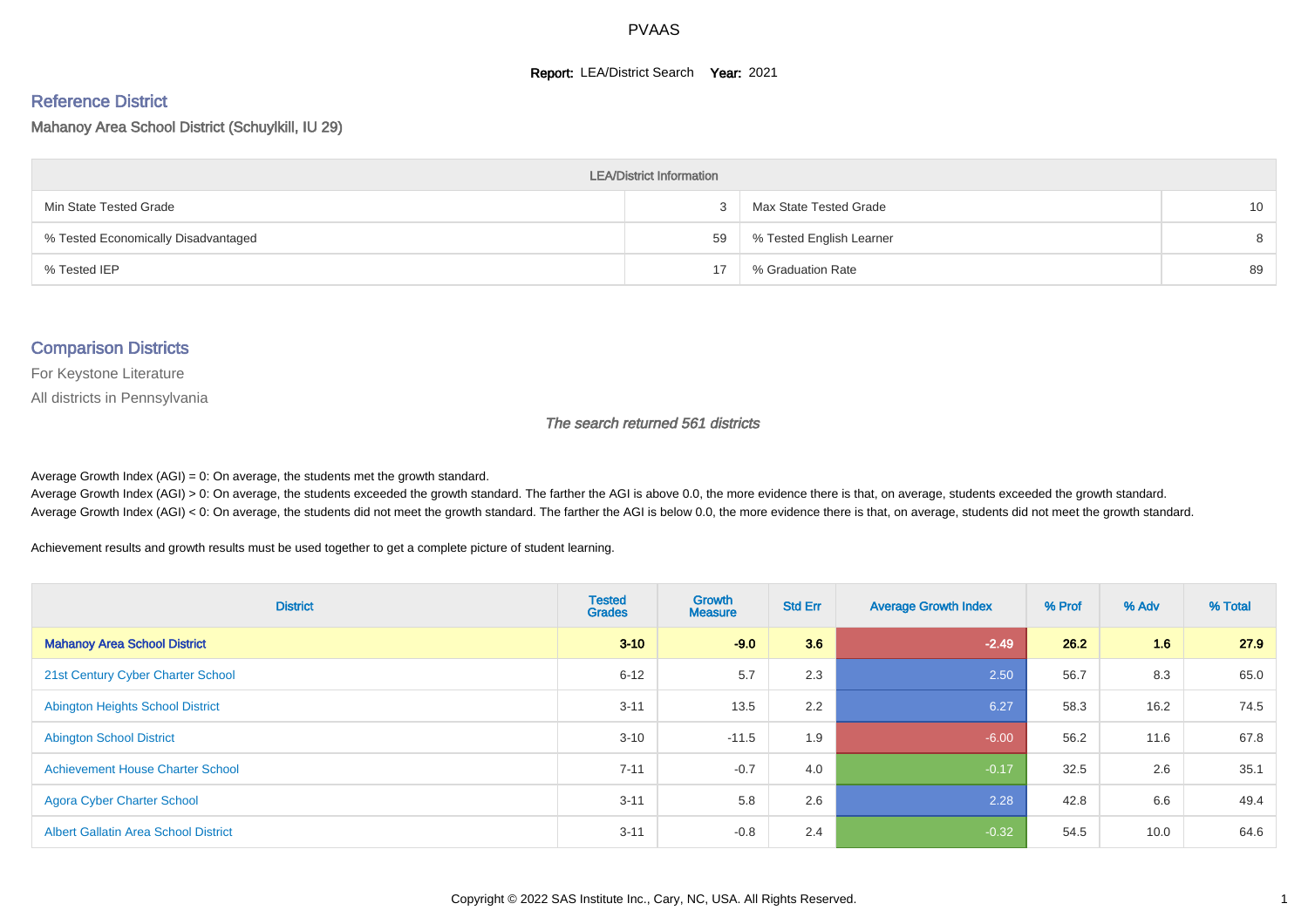| <b>District</b>                          | <b>Tested</b><br><b>Grades</b> | <b>Growth</b><br><b>Measure</b> | <b>Std Err</b> | <b>Average Growth Index</b> | % Prof | % Adv   | % Total |
|------------------------------------------|--------------------------------|---------------------------------|----------------|-----------------------------|--------|---------|---------|
| <b>Mahanoy Area School District</b>      | $3 - 10$                       | $-9.0$                          | 3.6            | $-2.49$                     | 26.2   | 1.6     | 27.9    |
| <b>Aliquippa School District</b>         | $3 - 11$                       | $-9.0$                          | 4.2            | $-2.14$                     | 11.0   | $0.0\,$ | 11.0    |
| <b>Allegheny Valley School District</b>  | $3 - 11$                       | 8.5                             | 3.9            | 2.17                        | 53.1   | 12.2    | 65.3    |
| Allegheny-Clarion Valley School District | $3 - 10$                       | 7.8                             | 4.7            | 1.65                        | 53.3   | 3.3     | 56.7    |
| <b>Allentown City School District</b>    | $3 - 12$                       | 5.3                             | 1.4            | 3.88                        | 25.3   | 2.7     | 28.0    |
| <b>Altoona Area School District</b>      | $3 - 12$                       | 3.3                             | 1.6            | 1.99                        | 47.7   | 8.2     | 55.9    |
| Ambridge Area School District            | $3 - 12$                       | 9.1                             | 2.6            | 3.46                        | 50.4   | 10.7    | 61.1    |
| <b>Annville-Cleona School District</b>   | $3 - 12$                       | $-12.1$                         | 2.7            | $-4.46$                     | 34.9   | 7.8     | 42.6    |
| <b>Antietam School District</b>          | $3 - 10$                       | $-4.3$                          | 3.8            | $-1.13$                     | 36.4   | 5.4     | 41.8    |
| <b>Apollo-Ridge School District</b>      | $3 - 12$                       | $-4.7$                          | 3.7            | $-1.24$                     | 50.0   | 10.0    | 60.0    |
| <b>Armstrong School District</b>         | $3 - 11$                       | 2.6                             | 1.7            | 1.53                        | 51.5   | 6.1     | 57.6    |
| <b>Athens Area School District</b>       | $3 - 11$                       | 1.6                             | 2.5            | 0.64                        | 46.9   | 7.6     | 54.5    |
| <b>Austin Area School District</b>       | $3 - 11$                       | $-5.7$                          | 6.4            | $-0.90$                     | 33.3   | 5.6     | 38.9    |
| <b>Avella Area School District</b>       | $3 - 12$                       | $-0.3$                          | 4.7            | $-0.05$                     | 49.3   | 14.5    | 63.8    |
| <b>Avon Grove Charter School</b>         | $3 - 11$                       | 9.0                             | 2.9            | 3.13                        | 58.8   | 16.7    | 75.5    |
| <b>Avon Grove School District</b>        | $3 - 10$                       | 10.0                            | 1.6            | 6.26                        | 56.3   | 18.6    | 74.9    |
| <b>Avonworth School District</b>         | $3 - 10$                       | $-12.6$                         | 3.1            | $-4.01$                     | 59.8   | 4.6     | 64.4    |
| <b>Bald Eagle Area School District</b>   | $3 - 11$                       | $-2.1$                          | 2.7            | $-0.75$                     | 48.4   | 9.4     | 57.7    |
| <b>Baldwin-Whitehall School District</b> | $3 - 11$                       | 1.8                             | 1.9            | 0.94                        | 58.6   | 8.6     | 67.1    |
| <b>Bangor Area School District</b>       | $3 - 12$                       | $-0.9$                          | 2.0            | $-0.43$                     | 44.3   | 4.7     | 49.0    |
| <b>Beaver Area School District</b>       | $3 - 10$                       | 4.7                             | 2.4            | 1.94                        | 57.4   | 16.8    | 74.2    |
| <b>Bedford Area School District</b>      | $3 - 11$                       | 2.5                             | 2.6            | 0.93                        | 48.5   | 10.0    | 58.5    |
| <b>Belle Vernon Area School District</b> | $3 - 11$                       | 6.5                             | 2.6            | 2.44                        | 55.6   | 11.1    | 66.7    |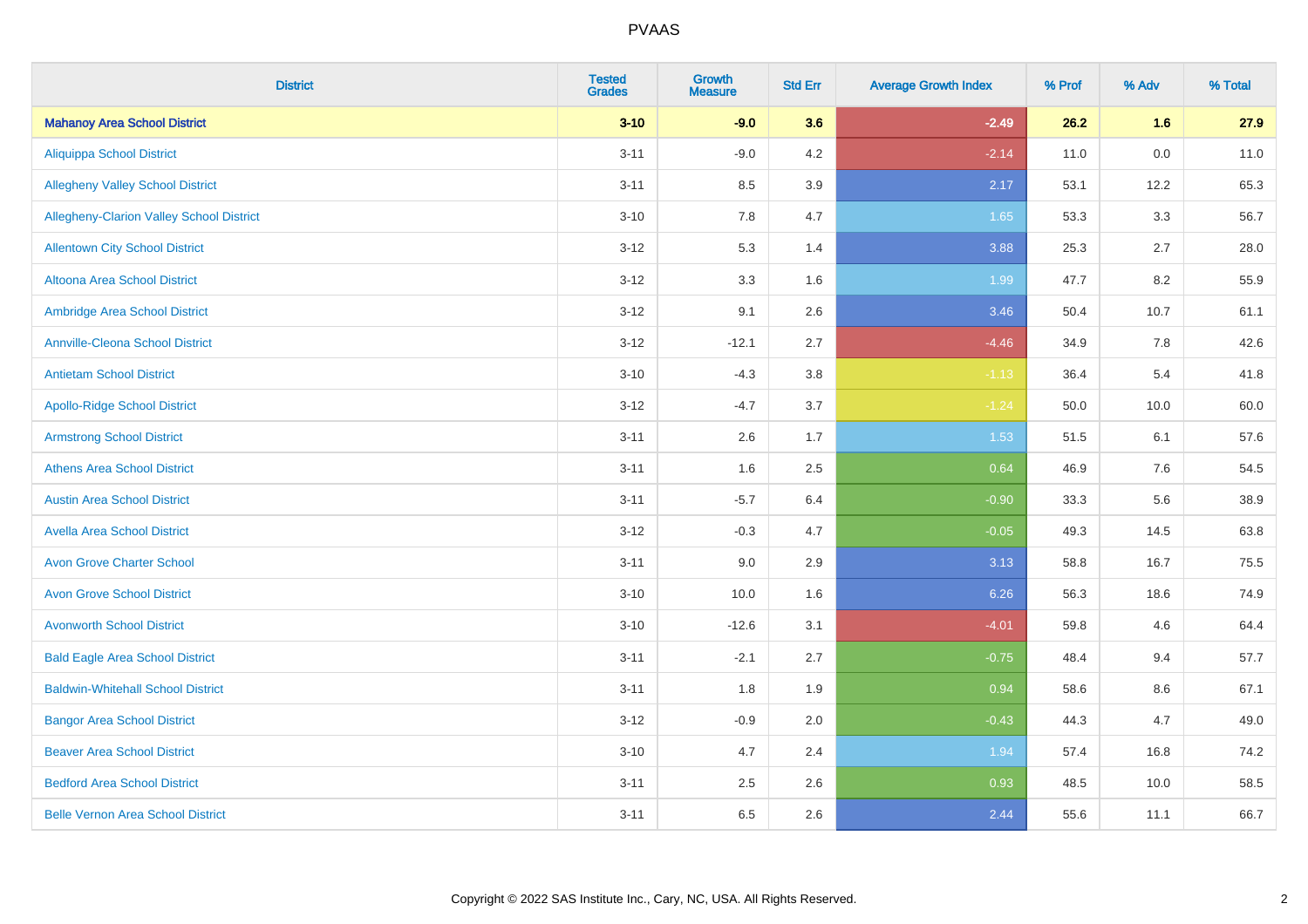| <b>District</b>                              | <b>Tested</b><br><b>Grades</b> | <b>Growth</b><br><b>Measure</b> | <b>Std Err</b> | <b>Average Growth Index</b> | % Prof | % Adv | % Total |
|----------------------------------------------|--------------------------------|---------------------------------|----------------|-----------------------------|--------|-------|---------|
| <b>Mahanoy Area School District</b>          | $3 - 10$                       | $-9.0$                          | 3.6            | $-2.49$                     | 26.2   | 1.6   | 27.9    |
| <b>Bellefonte Area School District</b>       | $3 - 11$                       | $-0.4$                          | 2.2            | $-0.17$                     | 47.6   | 10.6  | 58.2    |
| <b>Bellwood-Antis School District</b>        | $3 - 10$                       | $-1.2$                          | 3.2            | $-0.39$                     | 55.1   | 10.1  | 65.2    |
| <b>Belmont Charter School</b>                | $3 - 10$                       | 16.0                            | 6.5            | 2.45                        | 64.3   | 0.0   | 64.3    |
| <b>Bensalem Township School District</b>     | $3 - 11$                       | 1.6                             | 1.6            | 0.98                        | 38.8   | 8.3   | 47.1    |
| <b>Benton Area School District</b>           | $3 - 10$                       | $-9.7$                          | 4.5            | $-2.18$                     | 43.2   | 5.4   | 48.6    |
| <b>Bentworth School District</b>             | $3 - 11$                       | 5.7                             | 3.2            | 1.75                        | 44.2   | 19.5  | 63.6    |
| <b>Berlin Brothersvalley School District</b> | $3 - 11$                       | 4.0                             | 4.2            | 0.96                        | 48.8   | 14.0  | 62.8    |
| <b>Bermudian Springs School District</b>     | $3 - 11$                       | $-5.5$                          | 2.9            | $-1.94$                     | 56.4   | 6.8   | 63.2    |
| <b>Berwick Area School District</b>          | $3 - 11$                       | $-9.3$                          | 2.6            | $-3.59$                     | 42.1   | 5.5   | 47.6    |
| <b>Bethel Park School District</b>           | $3 - 11$                       | 5.6                             | 1.8            | 3.18                        | 65.3   | 18.6  | 83.9    |
| <b>Bethlehem Area School District</b>        | $3 - 11$                       | 9.3                             | 1.1            | 8.15                        | 44.7   | 12.0  | 56.7    |
| <b>Bethlehem-Center School District</b>      | $3 - 10$                       | 8.1                             | 3.3            | 2.46                        | 35.1   | 1.4   | 36.5    |
| <b>Big Beaver Falls Area School District</b> | $3 - 11$                       | $-3.9$                          | 3.3            | $-1.18$                     | 34.1   | 3.5   | 37.6    |
| <b>Big Spring School District</b>            | $3 - 11$                       | $-9.8$                          | 2.4            | $-4.00$                     | 38.6   | 8.9   | 47.5    |
| <b>Blackhawk School District</b>             | $3 - 11$                       | 4.7                             | 2.3            | 2.01                        | 55.8   | 8.8   | 64.6    |
| <b>Blacklick Valley School District</b>      | $3 - 11$                       | 8.0                             | 4.3            | 1.85                        | 34.1   | 0.0   | 34.1    |
| <b>Blairsville-Saltsburg School District</b> | $3 - 11$                       | $-8.0$                          | 3.0            | $-2.68$                     | 37.3   | 7.0   | 44.3    |
| <b>Bloomsburg Area School District</b>       | $3 - 10$                       | 0.7                             | 3.0            | 0.23                        | 55.9   | 11.8  | 67.6    |
| <b>Blue Mountain School District</b>         | $3 - 10$                       | $-5.8$                          | 2.3            | $-2.56$                     | 46.6   | 8.5   | 55.1    |
| <b>Blue Ridge School District</b>            | $3 - 11$                       | $-0.5$                          | 3.6            | $-0.12$                     | 44.6   | 3.1   | 47.7    |
| <b>Boyertown Area School District</b>        | $3 - 11$                       | $-4.7$                          | 1.5            | $-3.17$                     | 55.2   | 11.3  | 66.5    |
| <b>Bradford Area School District</b>         | $3 - 12$                       | $-9.3$                          | 2.4            | $-3.87$                     | 45.8   | 8.3   | 54.2    |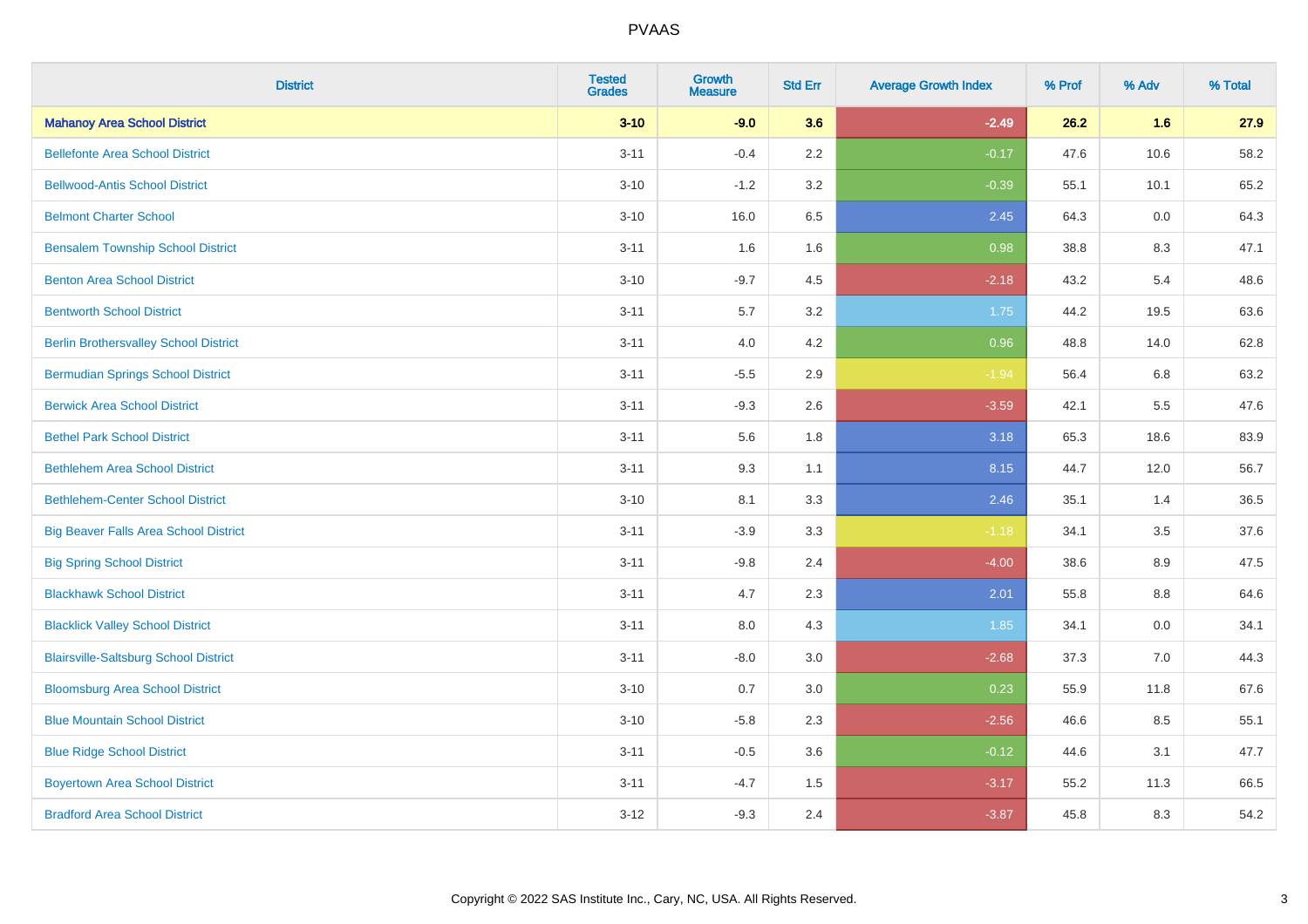| <b>District</b>                                 | <b>Tested</b><br><b>Grades</b> | <b>Growth</b><br><b>Measure</b> | <b>Std Err</b> | <b>Average Growth Index</b> | % Prof | % Adv   | % Total |
|-------------------------------------------------|--------------------------------|---------------------------------|----------------|-----------------------------|--------|---------|---------|
| <b>Mahanoy Area School District</b>             | $3 - 10$                       | $-9.0$                          | 3.6            | $-2.49$                     | 26.2   | 1.6     | 27.9    |
| <b>Brandywine Heights Area School District</b>  | $3 - 11$                       | $-4.9$                          | 2.7            | $-1.81$                     | 49.2   | 8.2     | 57.4    |
| <b>Brentwood Borough School District</b>        | $3 - 11$                       | $-5.3$                          | 3.0            | $-1.72$                     | 52.0   | 6.1     | 58.2    |
| <b>Bristol Borough School District</b>          | $3 - 12$                       | $-4.3$                          | 3.4            | $-1.27$                     | 39.7   | 1.3     | 41.0    |
| <b>Bristol Township School District</b>         | $3 - 11$                       | $-13.9$                         | 2.0            | $-7.05$                     | 31.0   | 3.7     | 34.7    |
| <b>Brockway Area School District</b>            | $3 - 11$                       | 0.6                             | 3.6            | 0.16                        | 49.2   | 7.7     | 56.9    |
| <b>Brookville Area School District</b>          | $3 - 11$                       | 6.9                             | 3.0            | 2.30                        | 55.2   | 15.6    | 70.8    |
| <b>Brownsville Area School District</b>         | $3 - 12$                       | $-7.2$                          | 3.9            | $-1.83$                     | 34.4   | 6.1     | 40.5    |
| <b>Bucks County Technical High School</b>       | $9 - 10$                       | $-12.0$                         | 2.5            | $-4.84$                     | 35.9   | 3.2     | 39.2    |
| <b>Burgettstown Area School District</b>        | $3 - 11$                       | $-2.1$                          | 3.4            | $-0.62$                     | 50.0   | 1.4     | 51.4    |
| <b>Burrell School District</b>                  | $3 - 11$                       | 4.5                             | 3.1            | 1.48                        | 58.5   | 13.8    | 72.3    |
| <b>Butler Area School District</b>              | $3 - 11$                       | $-6.5$                          | 1.5            | $-4.26$                     | 42.5   | 9.4     | 51.9    |
| California Area School District                 | $3 - 10$                       | $-7.3$                          | 3.6            | $-2.02$                     | 42.6   | 9.8     | 52.5    |
| <b>Cambria Heights School District</b>          | $3 - 10$                       | $-4.1$                          | 3.1            | $-1.32$                     | 51.0   | $6.0\,$ | 57.0    |
| <b>Camp Hill School District</b>                | $3 - 12$                       | 2.3                             | 3.0            | 0.78                        | 53.6   | 17.5    | 71.1    |
| Canon-Mcmillan School District                  | $3 - 11$                       | $-0.8$                          | 1.6            | $-0.50$                     | 58.7   | 15.9    | 74.6    |
| <b>Canton Area School District</b>              | $3 - 11$                       | $-5.5$                          | 3.2            | $-1.75$                     | 40.7   | 2.3     | 43.0    |
| Capital Area School for the Arts Charter School | $9 - 11$                       | 5.8                             | 4.1            | 1.39                        | 59.3   | 18.6    | 78.0    |
| <b>Carbon Career &amp; Technical Institute</b>  | $9 - 11$                       | $-5.7$                          | 3.6            | $-1.59$                     | 34.5   | 1.2     | 35.7    |
| <b>Carbondale Area School District</b>          | $3 - 10$                       | 7.4                             | 3.3            | 2.25                        | 56.6   | 2.6     | 59.2    |
| <b>Carlisle Area School District</b>            | $3 - 11$                       | $-5.3$                          | 1.9            | $-2.81$                     | 54.0   | 6.3     | 60.3    |
| <b>Carlynton School District</b>                | $3 - 11$                       | 7.3                             | 3.3            | 2.22                        | 41.0   | 10.5    | 51.6    |
| <b>Carmichaels Area School District</b>         | $3 - 10$                       | $-9.3$                          | 3.3            | $-2.81$                     | 35.1   | 1.4     | 36.5    |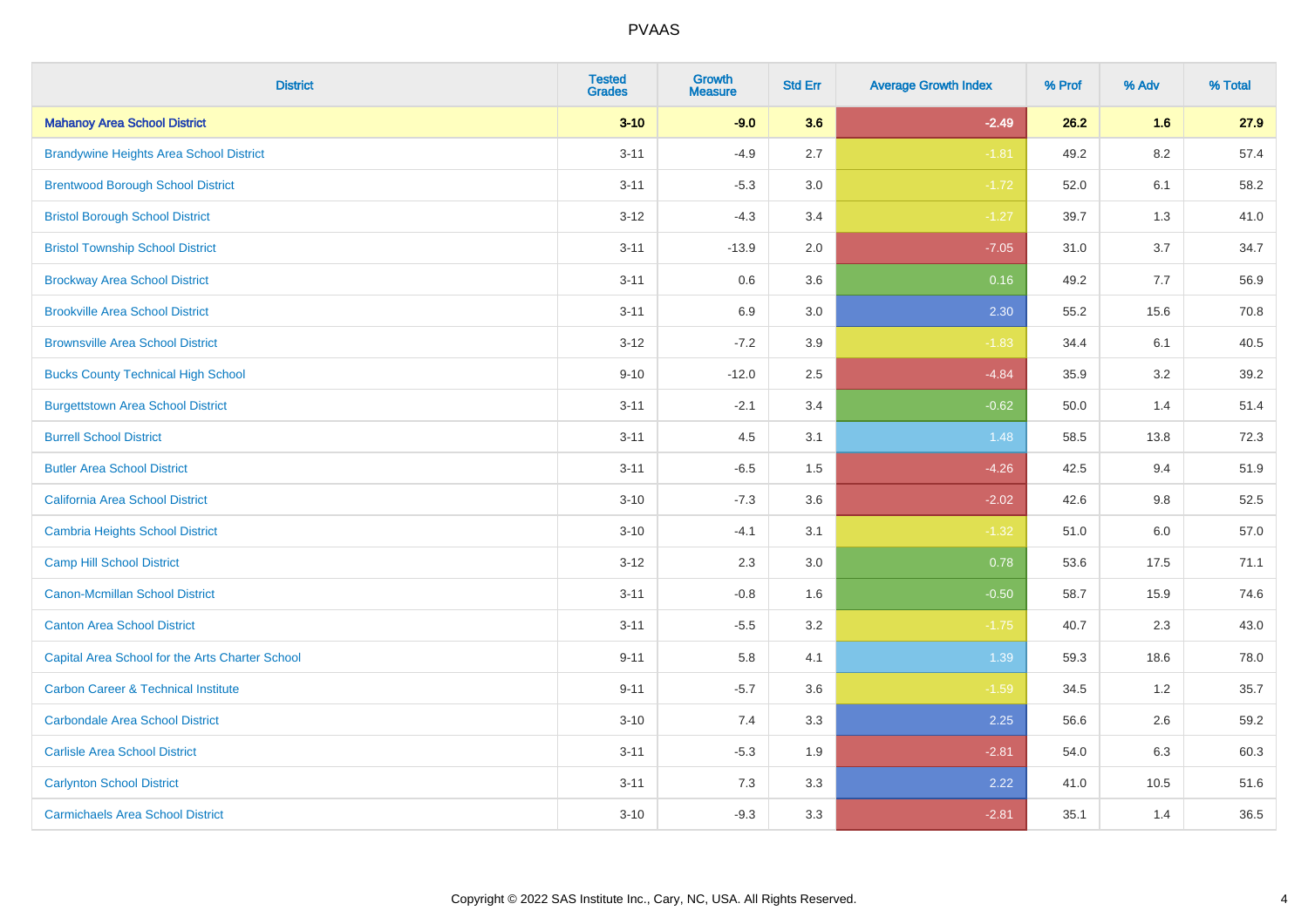| <b>District</b>                                         | <b>Tested</b><br><b>Grades</b> | <b>Growth</b><br><b>Measure</b> | <b>Std Err</b> | <b>Average Growth Index</b> | % Prof | % Adv   | % Total |
|---------------------------------------------------------|--------------------------------|---------------------------------|----------------|-----------------------------|--------|---------|---------|
| <b>Mahanoy Area School District</b>                     | $3 - 10$                       | $-9.0$                          | 3.6            | $-2.49$                     | 26.2   | 1.6     | 27.9    |
| Catasaugua Area School District                         | $3 - 12$                       | $-12.1$                         | 3.0            | $-4.00$                     | 36.8   | $7.6\,$ | 44.3    |
| <b>Centennial School District</b>                       | $3 - 10$                       | 7.1                             | 1.7            | 4.29                        | 50.1   | 8.7     | 58.9    |
| Center For Student Learning Charter School At Pennsbury | $6 - 12$                       | $-2.9$                          | 6.1            | $-0.47$                     | 42.9   | 0.0     | 42.9    |
| <b>Central Bucks School District</b>                    | $3 - 11$                       | 1.6                             | 0.9            | 1.66                        | 63.0   | 16.8    | 79.8    |
| <b>Central Cambria School District</b>                  | $3 - 11$                       | 3.0                             | 2.5            | 1.17                        | 56.2   | 9.7     | 66.0    |
| <b>Central Columbia School District</b>                 | $3 - 12$                       | $-4.8$                          | 2.6            | $-1.86$                     | 53.7   | 14.8    | 68.5    |
| <b>Central Dauphin School District</b>                  | $3 - 11$                       | 4.4                             | 1.3            | 3.32                        | 53.3   | 7.4     | 60.7    |
| <b>Central Fulton School District</b>                   | $3 - 11$                       | $-0.5$                          | 3.5            | $-0.14$                     | 51.4   | 8.6     | 60.0    |
| <b>Central Greene School District</b>                   | $3 - 11$                       | $-1.6$                          | 2.8            | $-0.55$                     | 54.2   | 2.8     | 57.0    |
| <b>Central Valley School District</b>                   | $3 - 10$                       | 4.8                             | 2.4            | 1.98                        | 56.9   | 9.0     | 65.9    |
| <b>Central York School District</b>                     | $3 - 12$                       | 12.3                            | 1.7            | 7.20                        | 55.5   | 11.5    | 67.0    |
| <b>Chambersburg Area School District</b>                | $3 - 11$                       | $-9.5$                          | 1.3            | $-7.20$                     | 42.7   | 8.6     | 51.4    |
| <b>Charleroi School District</b>                        | $3 - 11$                       | $-2.6$                          | 3.0            | $-0.86$                     | 55.7   | 7.4     | 63.1    |
| <b>Chartiers Valley School District</b>                 | $3 - 11$                       | $-1.7$                          | 2.0            | $-0.81$                     | 54.7   | 8.4     | 63.1    |
| <b>Chartiers-Houston School District</b>                | $3 - 10$                       | $-8.6$                          | 3.5            | $-2.41$                     | 59.7   | 4.5     | 64.2    |
| <b>Cheltenham School District</b>                       | $3 - 11$                       | $-1.4$                          | 2.1            | $-0.67$                     | 46.1   | 10.0    | 56.1    |
| <b>Chester Charter Scholars Academy Charter School</b>  | $3 - 12$                       | 8.4                             | 4.1            | 2.03                        | 23.4   | 0.0     | 23.4    |
| <b>Chester-Upland School District</b>                   | $3 - 11$                       | $-0.3$                          | 2.7            | $-0.09$                     | 13.8   | 0.8     | 14.6    |
| <b>Chestnut Ridge School District</b>                   | $3 - 12$                       | $-3.4$                          | 2.9            | $-1.17$                     | 46.6   | 5.8     | 52.4    |
| <b>Chichester School District</b>                       | $3 - 11$                       | $-2.7$                          | 2.3            | $-1.17$                     | 44.6   | 6.6     | 51.2    |
| <b>City CHS</b>                                         | $10 - 11$                      | 13.6                            | 2.7            | 5.12                        | 45.8   | 3.0     | 48.8    |
| <b>Clairton City School District</b>                    | $3 - 11$                       | 3.5                             | 3.7            | 0.95                        | 13.4   | 0.0     | 13.4    |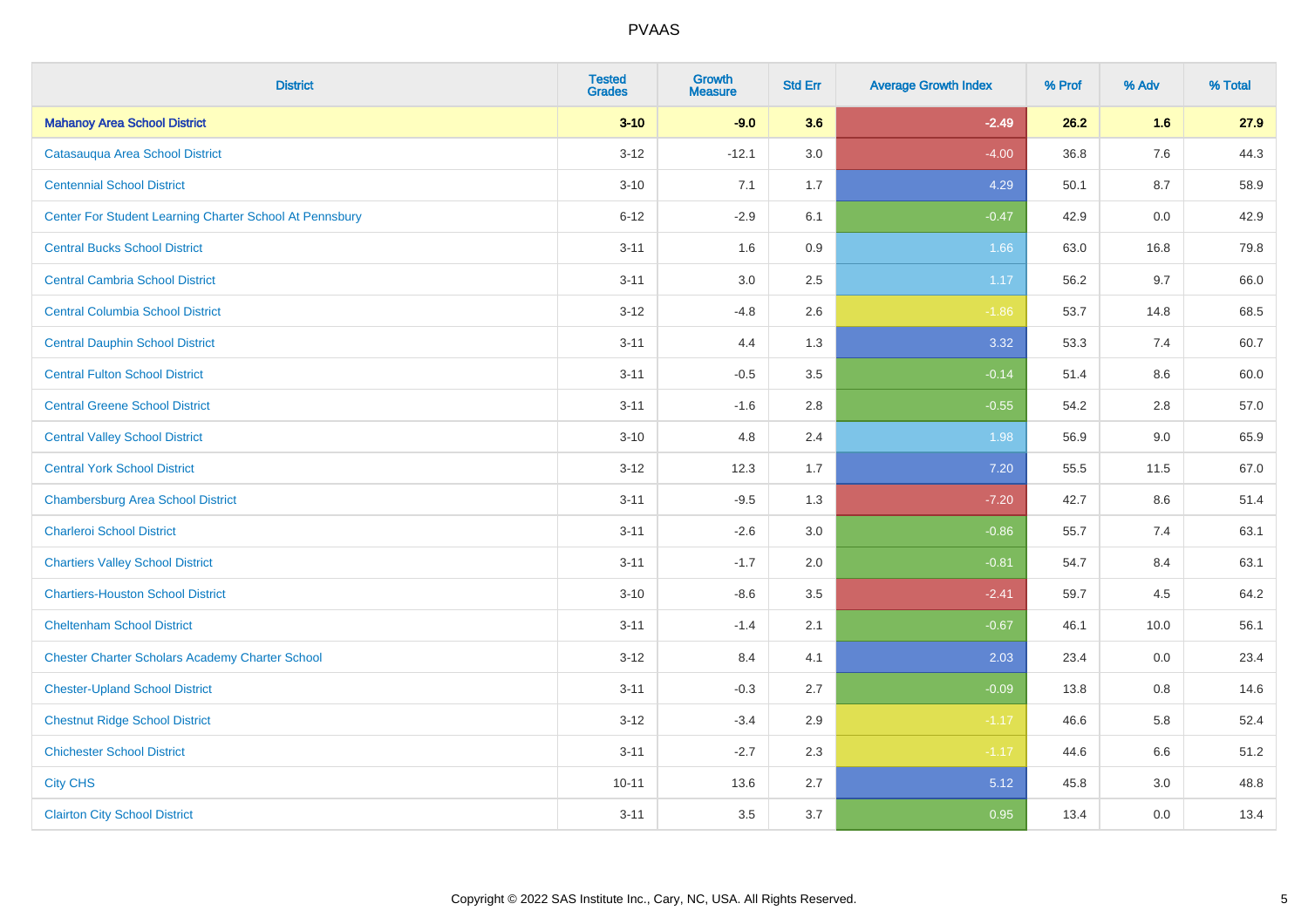| <b>District</b>                                    | <b>Tested</b><br><b>Grades</b> | <b>Growth</b><br><b>Measure</b> | <b>Std Err</b> | <b>Average Growth Index</b> | % Prof | % Adv | % Total |
|----------------------------------------------------|--------------------------------|---------------------------------|----------------|-----------------------------|--------|-------|---------|
| <b>Mahanoy Area School District</b>                | $3 - 10$                       | $-9.0$                          | 3.6            | $-2.49$                     | 26.2   | 1.6   | 27.9    |
| <b>Clarion Area School District</b>                | $3 - 11$                       | 10.3                            | 4.1            | 2.51                        | 45.4   | 14.6  | 60.0    |
| <b>Clarion-Limestone Area School District</b>      | $3 - 12$                       | $-2.5$                          | 4.1            | $-0.60$                     | 56.8   | 6.8   | 63.6    |
| <b>Claysburg-Kimmel School District</b>            | $3 - 11$                       | $-5.7$                          | 4.0            | $-1.42$                     | 42.9   | 8.2   | 51.0    |
| <b>Clearfield Area School District</b>             | $3 - 10$                       | $-9.4$                          | 2.6            | $-3.56$                     | 43.0   | 3.1   | 46.1    |
| <b>Coatesville Area School District</b>            | $3 - 11$                       | $-4.4$                          | 1.7            | $-2.62$                     | 36.3   | 4.2   | 40.5    |
| <b>Cocalico School District</b>                    | $3 - 11$                       | 10.6                            | 2.0            | 5.18                        | 50.8   | 14.1  | 64.8    |
| <b>Collegium Charter School</b>                    | $3 - 10$                       | 5.9                             | 2.5            | 2.33                        | 38.1   | 7.9   | 46.0    |
| <b>Colonial School District</b>                    | $3 - 11$                       | 14.0                            | 1.7            | 8.21                        | 60.2   | 19.6  | 79.8    |
| <b>Columbia Borough School District</b>            | $3 - 12$                       | $-3.1$                          | 3.5            | $-0.89$                     | 29.5   | 1.9   | 31.4    |
| Columbia-Montour AVTS                              | $9 - 10$                       | $-12.5$                         | 3.0            | $-4.16$                     | 22.3   | 0.6   | 22.9    |
| <b>Commodore Perry School District</b>             | $3 - 11$                       | 3.2                             | 5.5            | 0.58                        | 58.3   | 0.0   | 58.3    |
| <b>Commonwealth Charter Academy Charter School</b> | $3 - 10$                       | 9.1                             | 1.9            | 4.90                        | 47.2   | 9.1   | 56.3    |
| Community Academy Of Philadelphia Charter School   | $3 - 11$                       | 5.8                             | 2.7            | 2.12                        | 26.7   | 0.9   | 27.6    |
| Conemaugh Township Area School District            | $3 - 12$                       | $-3.7$                          | 3.4            | $-1.09$                     | 53.8   | 17.6  | 71.4    |
| <b>Conemaugh Valley School District</b>            | $3 - 12$                       | $-3.2$                          | 4.1            | $-0.78$                     | 48.2   | 5.6   | 53.7    |
| <b>Conestoga Valley School District</b>            | $3 - 11$                       | 8.7                             | 1.8            | 4.69                        | 60.3   | 13.5  | 73.8    |
| <b>Conewago Valley School District</b>             | $3 - 12$                       | $-0.9$                          | 2.0            | $-0.45$                     | 51.7   | 9.6   | 61.3    |
| <b>Conneaut School District</b>                    | $3 - 12$                       | $-7.5$                          | 2.6            | $-2.91$                     | 38.4   | 7.4   | 45.8    |
| <b>Connellsville Area School District</b>          | $3 - 11$                       | 6.1                             | 2.0            | 3.05                        | 45.4   | 7.8   | 53.2    |
| <b>Conrad Weiser Area School District</b>          | $3 - 11$                       | 3.6                             | 2.2            | 1.63                        | 52.1   | 2.1   | 54.2    |
| <b>Cornell School District</b>                     | $3 - 11$                       | $-1.6$                          | 5.0            | $-0.32$                     | 33.8   | 1.5   | 35.4    |
| <b>Cornwall-Lebanon School District</b>            | $3 - 11$                       | 8.3                             | 1.6            | 5.08                        | 47.2   | 8.4   | 55.6    |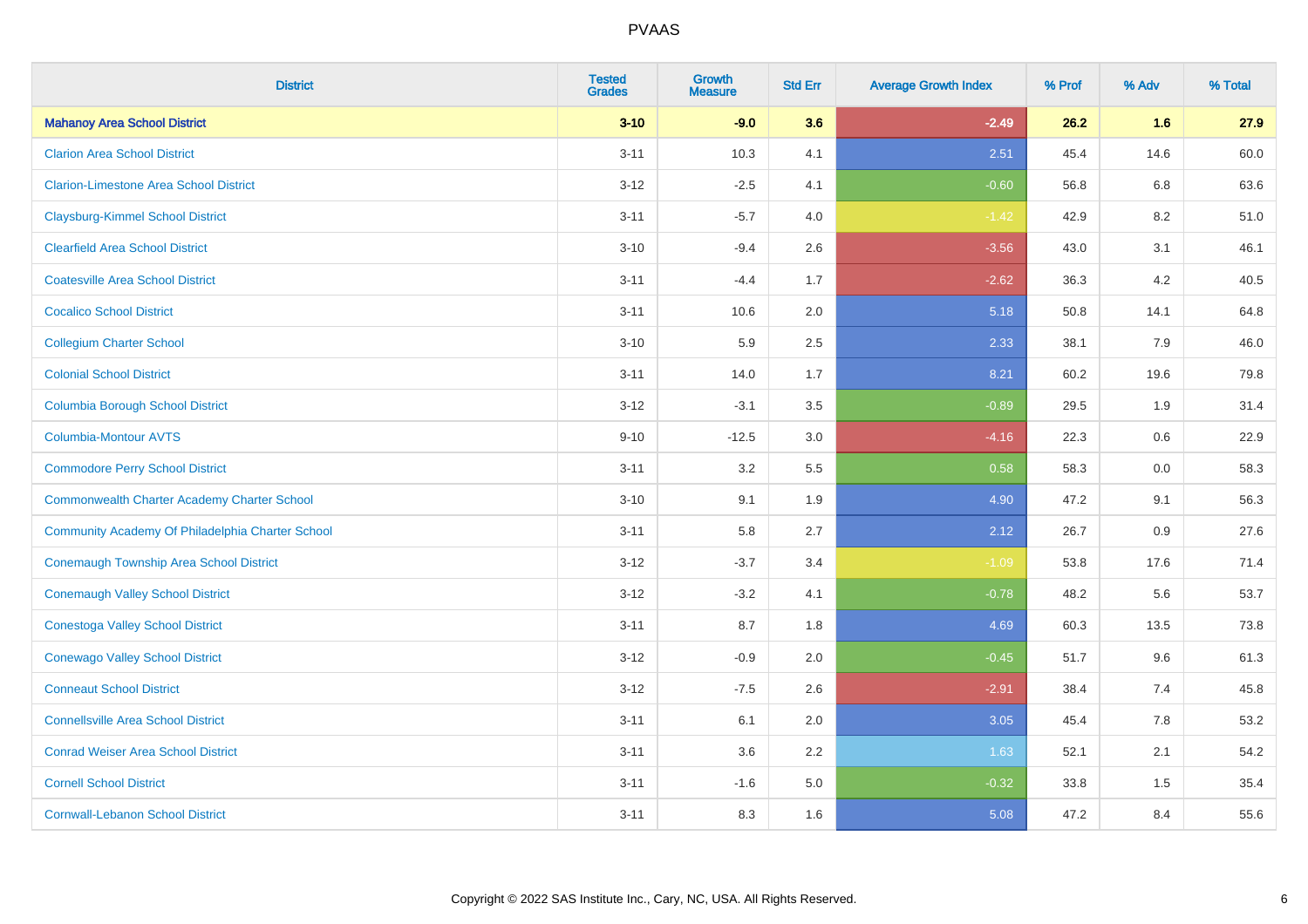| <b>District</b>                          | <b>Tested</b><br><b>Grades</b> | <b>Growth</b><br><b>Measure</b> | <b>Std Err</b> | <b>Average Growth Index</b> | % Prof | % Adv   | % Total |
|------------------------------------------|--------------------------------|---------------------------------|----------------|-----------------------------|--------|---------|---------|
| <b>Mahanoy Area School District</b>      | $3 - 10$                       | $-9.0$                          | 3.6            | $-2.49$                     | 26.2   | 1.6     | 27.9    |
| <b>Corry Area School District</b>        | $3 - 11$                       | $-5.3$                          | 2.6            | $-2.03$                     | 38.5   | $6.0\,$ | 44.5    |
| <b>Coudersport Area School District</b>  | $3 - 11$                       | 7.7                             | 3.7            | 2.06                        | 55.7   | 8.2     | 63.9    |
| <b>Council Rock School District</b>      | $3 - 11$                       | 8.9                             | 1.2            | 7.65                        | 62.8   | 16.6    | 79.4    |
| <b>Cranberry Area School District</b>    | $3 - 12$                       | 9.2                             | 3.0            | 3.04                        | 47.5   | 10.2    | 57.6    |
| <b>Crawford Central School District</b>  | $3 - 11$                       | $-4.7$                          | 2.2            | $-2.15$                     | 40.6   | 10.5    | 51.1    |
| <b>Crestwood School District</b>         | $3 - 11$                       | $-0.4$                          | 2.4            | $-0.17$                     | 57.4   | 17.0    | 74.4    |
| <b>Cumberland Valley School District</b> | $3 - 12$                       | 18.5                            | 1.3            | 14.64                       | 60.7   | 23.4    | 84.1    |
| <b>Curwensville Area School District</b> | $3 - 11$                       | $-27.9$                         | 4.1            | $-6.72$                     | 42.5   | 4.1     | 46.6    |
| <b>Dallas School District</b>            | $3 - 11$                       | $-2.5$                          | 2.2            | $-1.12$                     | 54.9   | 7.6     | 62.4    |
| <b>Dallastown Area School District</b>   | $3 - 11$                       | 13.5                            | 1.5            | 8.84                        | 56.0   | 17.9    | 73.8    |
| <b>Daniel Boone Area School District</b> | $3 - 12$                       | 5.7                             | 2.0            | 2.88                        | 51.0   | 11.5    | 62.6    |
| Danville Area School District            | $3 - 11$                       | 0.4                             | 2.6            | 0.15                        | 57.4   | 18.4    | 75.7    |
| <b>Dauphin County Technical School</b>   | $9 - 11$                       | $-45.5$                         | 2.6            | $-17.72$                    | 14.4   | 2.5     | 16.9    |
| <b>Deer Lakes School District</b>        | $3 - 11$                       | 17.0                            | 2.7            | 6.32                        | 61.5   | 16.4    | 77.9    |
| <b>Delaware Valley School District</b>   | $3 - 11$                       | 12.6                            | 1.8            | 6.93                        | 55.2   | 16.2    | 71.4    |
| <b>Derry Area School District</b>        | $3 - 11$                       | 13.2                            | 2.8            | 4.69                        | 60.0   | 12.5    | 72.5    |
| <b>Derry Township School District</b>    | $3 - 10$                       | 12.8                            | 2.0            | 6.39                        | 54.8   | 25.8    | 80.6    |
| <b>Donegal School District</b>           | $3 - 12$                       | 3.1                             | 2.4            | 1.29                        | 60.6   | 9.1     | 69.7    |
| <b>Dover Area School District</b>        | $3 - 12$                       | 6.0                             | 2.1            | 2.94                        | 52.2   | 6.0     | 58.2    |
| Downingtown Area School District         | $3 - 11$                       | 12.1                            | 1.1            | 10.67                       | 60.0   | 23.5    | 83.6    |
| Dr Robert Ketterer Charter School Inc    | $6 - 12$                       | 10.1                            | 5.0            | 2.04                        | 14.9   | 0.4     | 15.3    |
| <b>Dubois Area School District</b>       | $3 - 11$                       | $-6.2$                          | 2.0            | $-3.07$                     | 50.9   | 13.4    | 64.3    |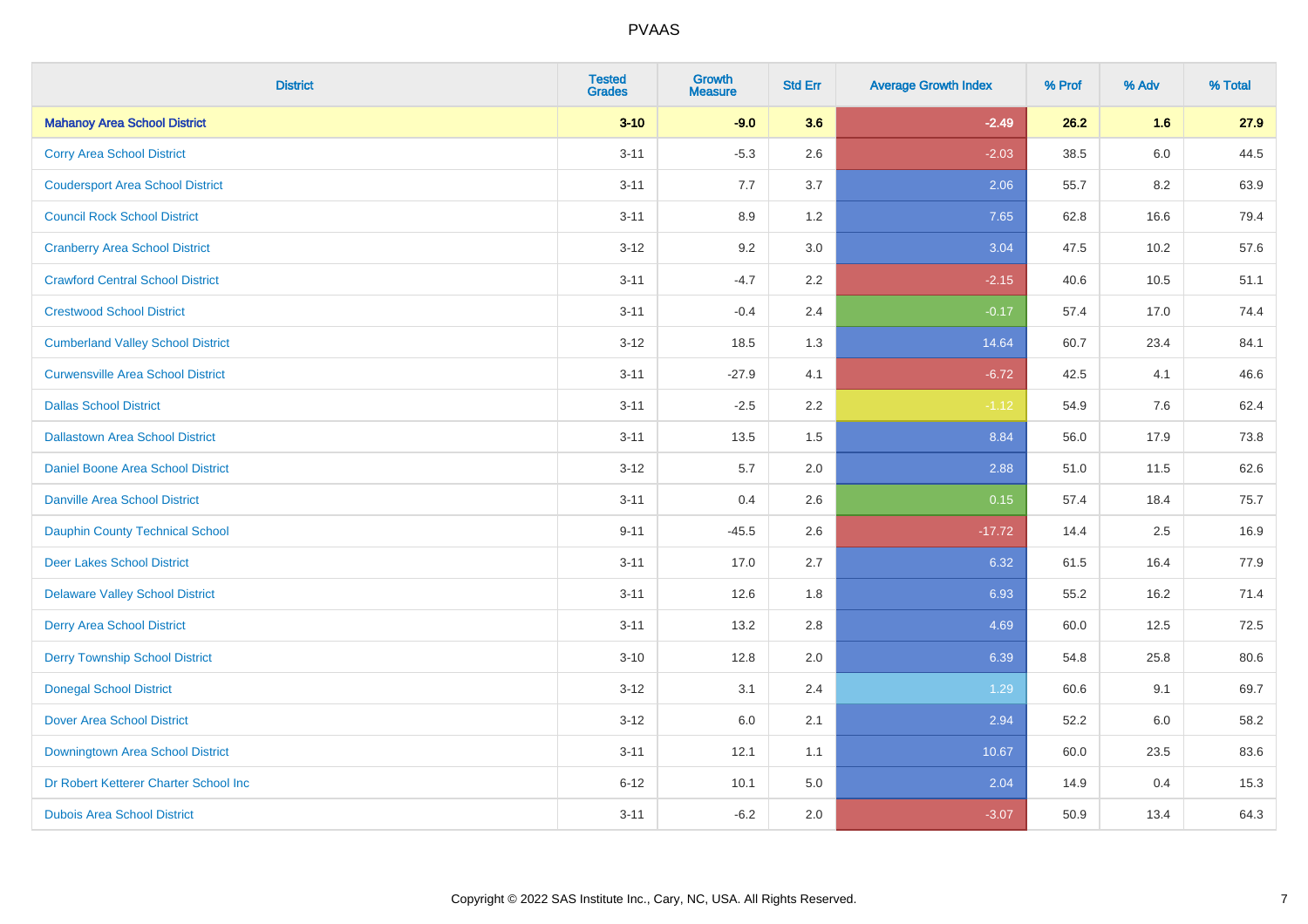| <b>District</b>                                   | <b>Tested</b><br><b>Grades</b> | <b>Growth</b><br><b>Measure</b> | <b>Std Err</b> | <b>Average Growth Index</b> | % Prof | % Adv   | % Total |
|---------------------------------------------------|--------------------------------|---------------------------------|----------------|-----------------------------|--------|---------|---------|
| <b>Mahanoy Area School District</b>               | $3 - 10$                       | $-9.0$                          | 3.6            | $-2.49$                     | 26.2   | 1.6     | 27.9    |
| <b>Dunmore School District</b>                    | $3 - 11$                       | $-7.7$                          | 2.9            | $-2.62$                     | 34.0   | 7.2     | 41.2    |
| <b>East Allegheny School District</b>             | $3 - 11$                       | $-6.3$                          | 3.3            | $-1.87$                     | 31.9   | 9.7     | 41.7    |
| <b>East Lycoming School District</b>              | $3 - 11$                       | $-6.0$                          | 2.7            | $-2.24$                     | 48.3   | 4.2     | 52.5    |
| <b>East Penn School District</b>                  | $3 - 11$                       | 4.1                             | 1.3            | 3.27                        | 55.8   | 11.5    | 67.3    |
| East Pennsboro Area School District               | $3 - 11$                       | $-4.2$                          | 2.5            | $-1.71$                     | 60.8   | 8.5     | 69.3    |
| East Stroudsburg Area School District             | $3 - 11$                       | 0.1                             | 1.6            | 0.05                        | 45.8   | 7.8     | 53.6    |
| <b>Eastern Lancaster County School District</b>   | $3 - 12$                       | 4.5                             | 2.2            | 2.09                        | 46.3   | 11.4    | 57.6    |
| <b>Eastern Lebanon County School District</b>     | $3 - 11$                       | 8.6                             | 2.2            | 3.84                        | 48.8   | 11.4    | 60.3    |
| <b>Eastern York School District</b>               | $3 - 11$                       | 9.6                             | 2.6            | 3.71                        | 56.3   | 12.6    | 68.9    |
| <b>Easton Area School District</b>                | $3 - 12$                       | $-4.1$                          | 1.4            | $-2.91$                     | 39.9   | 4.0     | 43.9    |
| <b>Elizabeth Forward School District</b>          | $3 - 11$                       | $-8.4$                          | 2.4            | $-3.41$                     | 51.7   | 4.0     | 55.7    |
| Elizabethtown Area School District                | $3 - 12$                       | $-0.9$                          | 1.9            | $-0.47$                     | 50.0   | 11.2    | 61.2    |
| <b>Elk Lake School District</b>                   | $3 - 11$                       | $-4.0$                          | 3.3            | $-1.23$                     | 46.2   | 3.3     | 49.4    |
| <b>Ellwood City Area School District</b>          | $3 - 11$                       | $-4.2$                          | 3.2            | $-1.29$                     | 54.1   | 14.1    | 68.2    |
| <b>Ephrata Area School District</b>               | $3 - 11$                       | 5.6                             | 1.8            | 3.12                        | 54.7   | 9.5     | 64.2    |
| <b>Erie City School District</b>                  | $3 - 12$                       | $-14.5$                         | 1.6            | $-9.26$                     | 25.4   | 3.0     | 28.4    |
| Esperanza Academy Charter School                  | $4 - 11$                       | 4.0                             | 2.5            | 1.61                        | 32.4   | 0.7     | 33.1    |
| <b>Esperanza Cyber Charter School</b>             | $3 - 11$                       | 7.1                             | 6.1            | 1.16                        | 9.1    | $0.0\,$ | 9.1     |
| <b>Everett Area School District</b>               | $3 - 11$                       | 5.0                             | 3.4            | 1.47                        | 60.5   | 1.3     | 61.8    |
| <b>Executive Education Academy Charter School</b> | $3 - 10$                       | $-6.5$                          | 3.1            | $-2.08$                     | 23.7   | 2.2     | 25.8    |
| <b>Exeter Township School District</b>            | $3 - 11$                       | $-10.4$                         | 1.9            | $-5.44$                     | 50.6   | 2.7     | 53.3    |
| <b>Fairfield Area School District</b>             | $3 - 11$                       | $-5.6$                          | 3.4            | $-1.66$                     | 57.9   | 4.0     | 61.8    |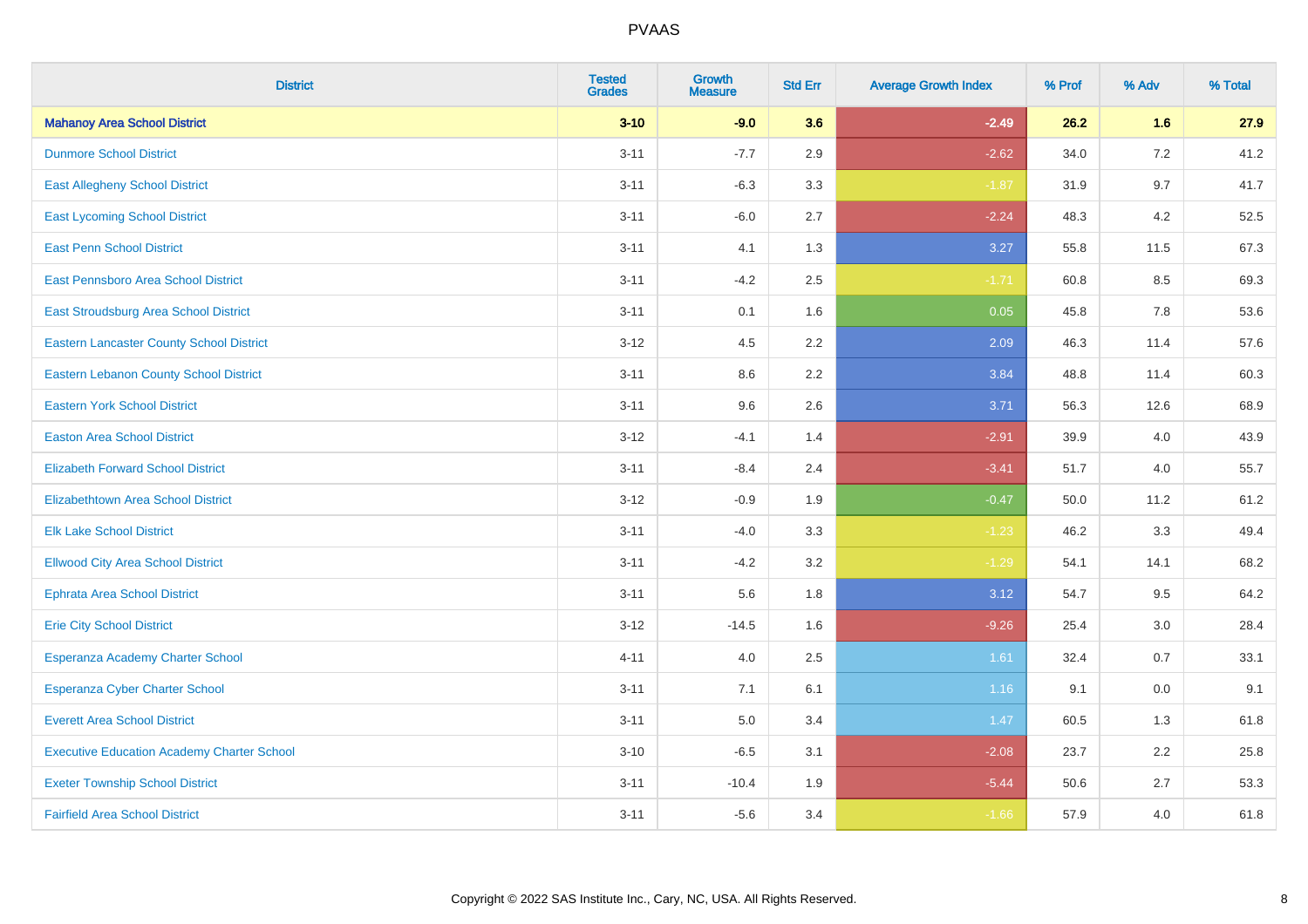| <b>District</b>                             | <b>Tested</b><br><b>Grades</b> | <b>Growth</b><br><b>Measure</b> | <b>Std Err</b> | <b>Average Growth Index</b> | % Prof | % Adv   | % Total |
|---------------------------------------------|--------------------------------|---------------------------------|----------------|-----------------------------|--------|---------|---------|
| <b>Mahanoy Area School District</b>         | $3 - 10$                       | $-9.0$                          | 3.6            | $-2.49$                     | 26.2   | 1.6     | 27.9    |
| <b>Fairview School District</b>             | $3 - 11$                       | 3.4                             | 2.6            | 1.32                        | 57.2   | 17.6    | 74.8    |
| <b>Fannett-Metal School District</b>        | $3 - 11$                       | $-3.4$                          | 5.1            | $-0.67$                     | 38.7   | 8.1     | 46.8    |
| <b>Farrell Area School District</b>         | $3 - 11$                       | $-10.4$                         | 4.3            | $-2.41$                     | 19.0   | $0.0\,$ | 19.0    |
| <b>Ferndale Area School District</b>        | $3 - 10$                       | $-5.8$                          | 4.3            | $-1.33$                     | 40.0   | 0.0     | 40.0    |
| <b>Fleetwood Area School District</b>       | $3 - 10$                       | 12.2                            | 2.2            | 5.68                        | 53.5   | 11.6    | 65.2    |
| <b>Forbes Road School District</b>          | $3 - 11$                       | 2.8                             | 5.1            | 0.56                        | 41.4   | 10.3    | 51.7    |
| <b>Forest Area School District</b>          | $3 - 11$                       | $-4.4$                          | 5.4            | $-0.81$                     | 36.2   | 2.1     | 38.3    |
| <b>Forest City Regional School District</b> | $3-12$                         | $-6.0$                          | 3.0            | $-1.96$                     | 44.1   | 0.0     | 44.1    |
| <b>Forest Hills School District</b>         | $3 - 11$                       | $-7.3$                          | 2.7            | $-2.74$                     | 41.1   | 13.7    | 54.8    |
| <b>Fort Cherry School District</b>          | $3 - 10$                       | $-5.9$                          | 3.8            | $-1.56$                     | 55.2   | 5.2     | 60.3    |
| <b>Fort Leboeuf School District</b>         | $3 - 11$                       | 11.7                            | 2.5            | 4.73                        | 48.5   | 21.1    | 69.6    |
| <b>Fox Chapel Area School District</b>      | $3 - 11$                       | 9.8                             | 1.8            | 5.36                        | 56.6   | 28.6    | 85.2    |
| <b>Franklin Area School District</b>        | $3 - 11$                       | 6.6                             | 2.8            | 2.34                        | 48.2   | 4.5     | 52.7    |
| <b>Franklin Regional School District</b>    | $3 - 11$                       | 2.0                             | 1.9            | 1.02                        | 66.7   | 15.5    | 82.1    |
| <b>Frazier School District</b>              | $3 - 11$                       | $-17.2$                         | 3.7            | $-4.70$                     | 37.1   | 1.6     | 38.7    |
| <b>Freedom Area School District</b>         | $3 - 11$                       | $-7.1$                          | 3.0            | $-2.37$                     | 43.8   | 4.2     | 47.9    |
| <b>Freeport Area School District</b>        | $3 - 10$                       | 9.7                             | 2.5            | 3.91                        | 57.5   | 17.8    | 75.3    |
| <b>Galeton Area School District</b>         | $3 - 11$                       | 2.2                             | 5.3            | 0.42                        | 41.3   | 4.4     | 45.6    |
| <b>Garnet Valley School District</b>        | $3 - 10$                       | 10.9                            | 1.7            | 6.53                        | 67.1   | 19.0    | 86.1    |
| <b>Gateway School District</b>              | $3 - 11$                       | 0.8                             | 2.2            | 0.38                        | 52.1   | 13.8    | 65.9    |
| <b>General Mclane School District</b>       | $3 - 11$                       | 3.1                             | 2.9            | 1.07                        | 62.3   | 4.9     | 67.2    |
| <b>Gettysburg Area School District</b>      | $3 - 11$                       | $-4.0$                          | 2.1            | $-1.89$                     | 45.3   | 14.0    | 59.3    |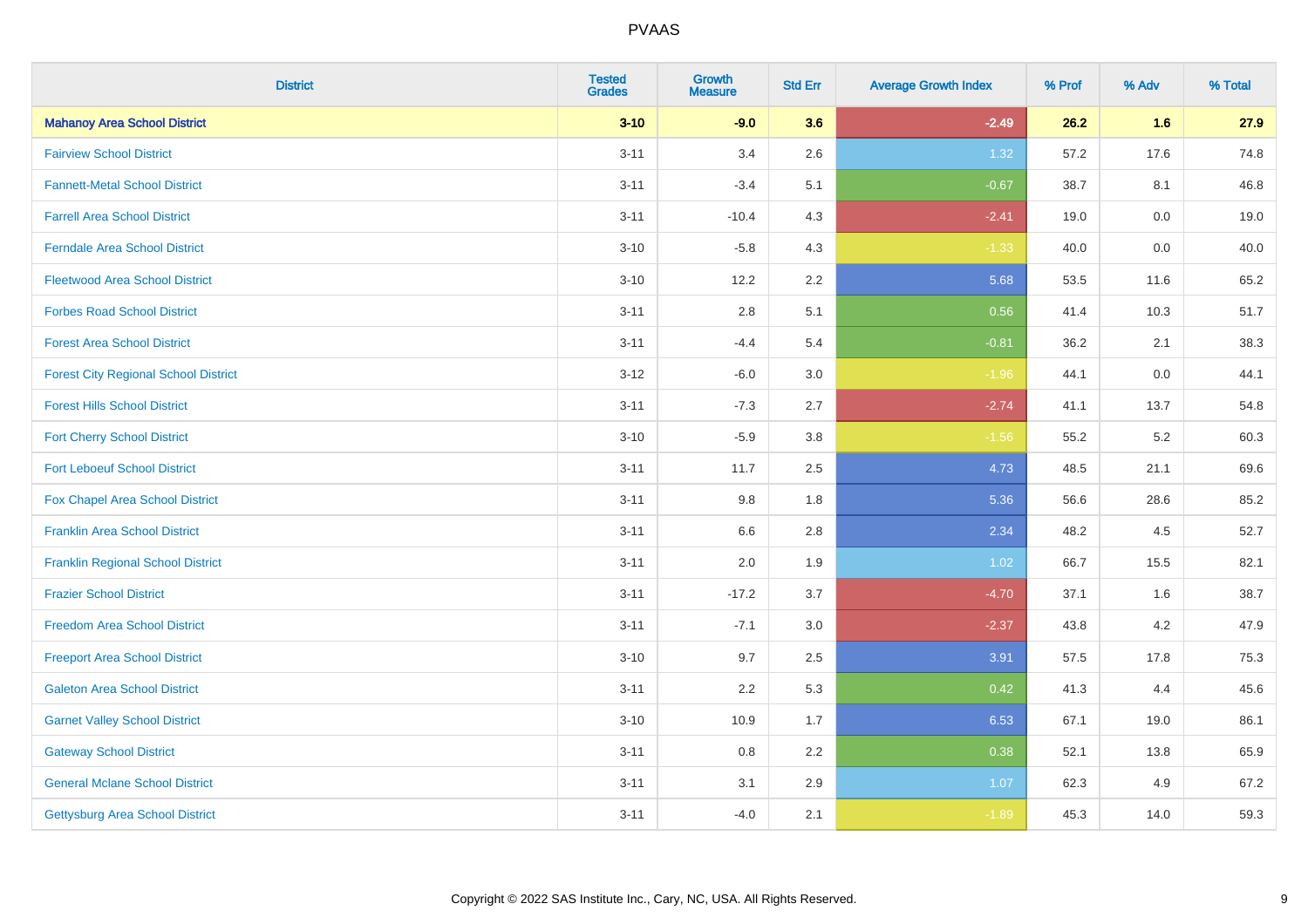| <b>District</b>                               | <b>Tested</b><br><b>Grades</b> | <b>Growth</b><br><b>Measure</b> | <b>Std Err</b> | <b>Average Growth Index</b> | % Prof | % Adv   | % Total |
|-----------------------------------------------|--------------------------------|---------------------------------|----------------|-----------------------------|--------|---------|---------|
| <b>Mahanoy Area School District</b>           | $3 - 10$                       | $-9.0$                          | 3.6            | $-2.49$                     | 26.2   | 1.6     | 27.9    |
| <b>Gillingham Charter School</b>              | $3 - 11$                       | $-4.4$                          | 5.6            | $-0.77$                     | 20.8   | $8.3\,$ | 29.2    |
| <b>Girard School District</b>                 | $3 - 11$                       | $-0.6$                          | 2.7            | $-0.22$                     | 53.9   | 15.6    | 69.6    |
| <b>Glendale School District</b>               | $3 - 10$                       | $-0.9$                          | 3.7            | $-0.24$                     | 50.0   | 5.4     | 55.4    |
| <b>Governor Mifflin School District</b>       | $3 - 11$                       | 4.1                             | 1.8            | 2.33                        | 42.5   | 7.2     | 49.7    |
| <b>Great Valley School District</b>           | $3 - 11$                       | 15.0                            | 1.9            | 7.98                        | 50.0   | 35.0    | 85.0    |
| <b>Greater Johnstown School District</b>      | $3 - 11$                       | $-3.1$                          | 2.6            | $-1.19$                     | 26.1   | 0.0     | 26.1    |
| <b>Greater Latrobe School District</b>        | $3 - 11$                       | 0.6                             | 1.9            | 0.31                        | 55.5   | 14.1    | 69.5    |
| <b>Greater Nanticoke Area School District</b> | $3-12$                         | 11.2                            | 2.8            | 4.01                        | 38.0   | 12.4    | 50.4    |
| <b>Greencastle-Antrim School District</b>     | $3 - 11$                       | $-3.0$                          | 2.2            | $-1.36$                     | 62.4   | 9.9     | 72.3    |
| <b>Greensburg Salem School District</b>       | $3 - 11$                       | $-4.4$                          | 2.4            | $-1.88$                     | 47.6   | 4.9     | 52.4    |
| <b>Greenville Area School District</b>        | $3 - 11$                       | 0.7                             | 2.9            | 0.26                        | 53.4   | 6.9     | 60.3    |
| <b>Greenwood School District</b>              | $3 - 11$                       | 15.9                            | 3.9            | 4.11                        | 50.0   | 25.0    | 75.0    |
| <b>Grove City Area School District</b>        | $3 - 12$                       | 5.1                             | 2.4            | 2.09                        | 36.4   | 16.5    | 52.8    |
| <b>Halifax Area School District</b>           | $3 - 11$                       | 4.7                             | 3.9            | 1.22                        | 61.5   | 9.6     | 71.2    |
| <b>Hamburg Area School District</b>           | $3 - 11$                       | 8.9                             | 2.5            | 3.63                        | 43.5   | 8.2     | 51.7    |
| <b>Hampton Township School District</b>       | $3 - 11$                       | 5.1                             | 2.2            | 2.35                        | 54.0   | 28.2    | 82.2    |
| <b>Hanover Area School District</b>           | $3 - 11$                       | 2.2                             | 4.6            | 0.48                        | 42.9   | 5.7     | 48.6    |
| <b>Hanover Public School District</b>         | $3 - 11$                       | 5.2                             | 2.8            | 1.83                        | 52.2   | 14.4    | 66.7    |
| <b>Harbor Creek School District</b>           | $3 - 11$                       | $-7.1$                          | 2.7            | $-2.67$                     | 48.8   | 15.2    | 64.0    |
| Harmony Area School District                  | $3 - 10$                       | 4.5                             | 6.3            | 0.72                        | 33.3   | 13.3    | 46.7    |
| <b>Harrisburg City School District</b>        | $3 - 11$                       | $-0.4$                          | 2.1            | $-0.19$                     | 15.1   | 0.4     | 15.5    |
| <b>Hatboro-Horsham School District</b>        | $3 - 11$                       | $-12.8$                         | 1.7            | $-7.47$                     | 45.6   | 7.2     | 52.8    |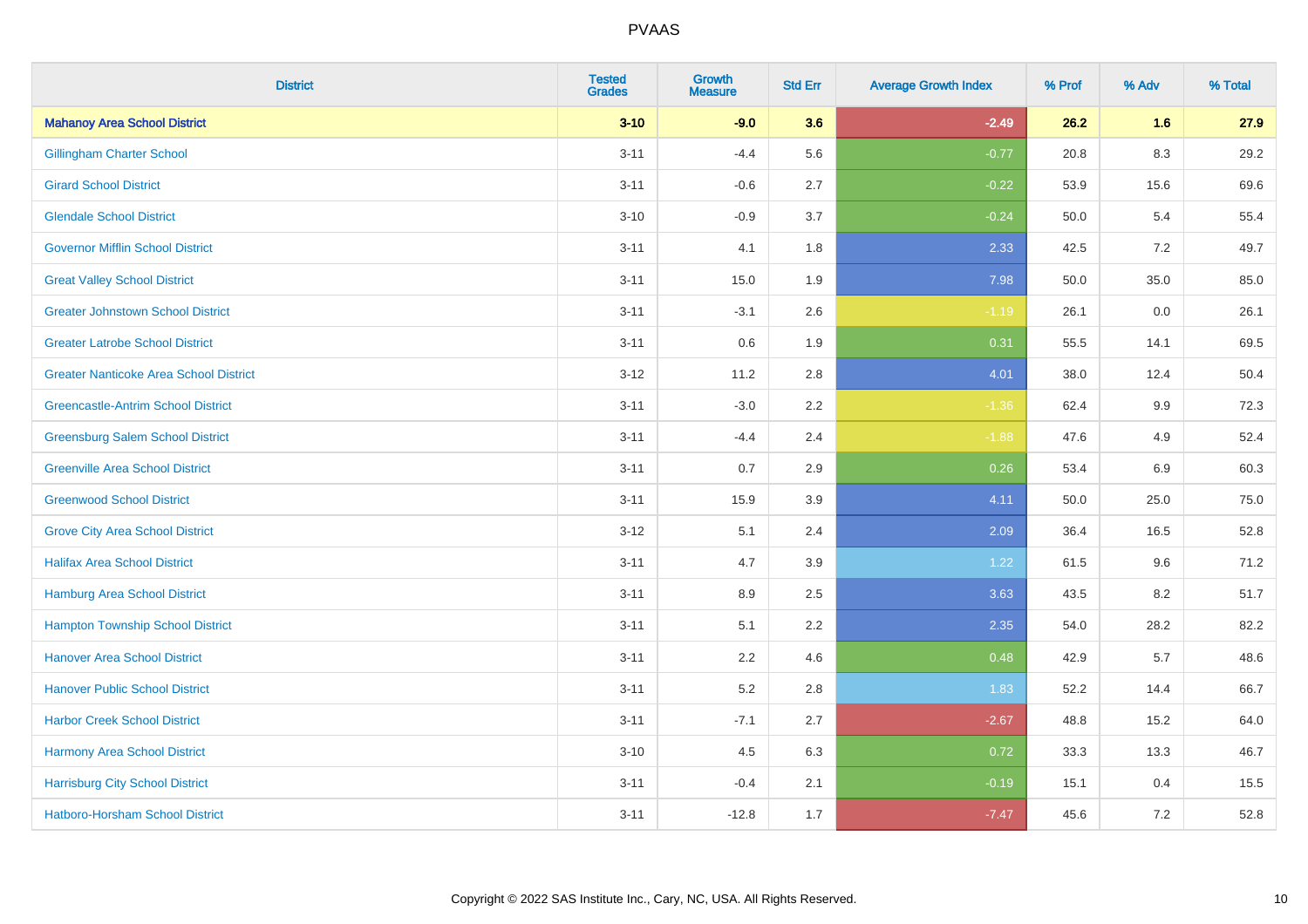| <b>District</b>                               | <b>Tested</b><br><b>Grades</b> | <b>Growth</b><br><b>Measure</b> | <b>Std Err</b> | <b>Average Growth Index</b> | % Prof | % Adv   | % Total |
|-----------------------------------------------|--------------------------------|---------------------------------|----------------|-----------------------------|--------|---------|---------|
| <b>Mahanoy Area School District</b>           | $3 - 10$                       | $-9.0$                          | 3.6            | $-2.49$                     | 26.2   | 1.6     | 27.9    |
| <b>Haverford Township School District</b>     | $3 - 11$                       | 8.0                             | 1.5            | 5.27                        | 53.0   | 25.5    | 78.6    |
| <b>Hazleton Area School District</b>          | $3 - 11$                       | 9.6                             | 1.4            | 6.77                        | 45.0   | 7.8     | 52.9    |
| <b>Hempfield Area School District</b>         | $3 - 12$                       | 4.6                             | 1.6            | 2.86                        | 53.5   | 20.1    | 73.6    |
| <b>Hempfield School District</b>              | $3 - 11$                       | 0.1                             | 1.4            | 0.08                        | 58.2   | 9.9     | 68.2    |
| <b>Hermitage School District</b>              | $3-12$                         | 3.8                             | 2.4            | 1.60                        | 57.5   | 9.3     | 66.8    |
| <b>Highlands School District</b>              | $3 - 11$                       | $-7.4$                          | 2.7            | $-2.76$                     | 44.4   | 3.7     | 48.2    |
| <b>Hollidaysburg Area School District</b>     | $3 - 11$                       | 6.0                             | 2.1            | 2.88                        | 57.1   | 12.3    | 69.4    |
| <b>Homer-Center School District</b>           | $3 - 11$                       | 9.7                             | 3.6            | 2.70                        | 45.1   | 17.2    | 62.3    |
| Hope For Hyndman Charter School               | $3 - 11$                       | $-2.0$                          | 6.1            | $-0.32$                     | 33.3   | $0.0\,$ | 33.3    |
| <b>Hopewell Area School District</b>          | $3 - 11$                       | 2.6                             | 2.7            | 0.97                        | 58.4   | 4.0     | 62.4    |
| <b>Huntingdon Area School District</b>        | $3 - 11$                       | $-2.0$                          | 2.7            | $-0.72$                     | 36.8   | 10.3    | 47.0    |
| Imhotep Institute Charter High School         | $9 - 11$                       | $-5.3$                          | 5.8            | $-0.92$                     | 25.0   | $0.0\,$ | 25.0    |
| Indiana Area School District                  | $3 - 11$                       | $-5.3$                          | 2.3            | $-2.28$                     | 47.6   | 18.4    | 66.1    |
| <b>Innovative Arts Academy Charter School</b> | $6 - 11$                       | $-9.1$                          | 3.7            | $-2.44$                     | 9.5    | 0.0     | 9.5     |
| Insight PA Cyber Charter School               | $3 - 11$                       | 0.7                             | 5.7            | 0.12                        | 50.0   | 4.8     | 54.8    |
| <b>Interboro School District</b>              | $3-12$                         | $-7.3$                          | 2.1            | $-3.43$                     | 46.6   | 4.8     | 51.4    |
| <b>Iroquois School District</b>               | $3 - 11$                       | 13.1                            | 3.0            | 4.35                        | 48.2   | 7.8     | 56.0    |
| <b>Jamestown Area School District</b>         | $3 - 11$                       | 13.5                            | 4.2            | 3.19                        | 64.4   | 13.3    | 77.8    |
| Jeannette City School District                | $3 - 11$                       | $-4.3$                          | $3.8\,$        | $-1.13$                     | 46.7   | 7.5     | 54.2    |
| Jefferson County-Dubois AVTS                  | $9 - 11$                       | $-16.2$                         | 3.9            | $-4.16$                     | 23.0   | 0.0     | 23.0    |
| Jefferson-Morgan School District              | $3 - 10$                       | $-9.9$                          | 4.2            | $-2.35$                     | 43.8   | 4.2     | 47.9    |
| <b>Jenkintown School District</b>             | $3 - 11$                       | 12.5                            | 4.4            | 2.84                        | 54.6   | 29.6    | 84.1    |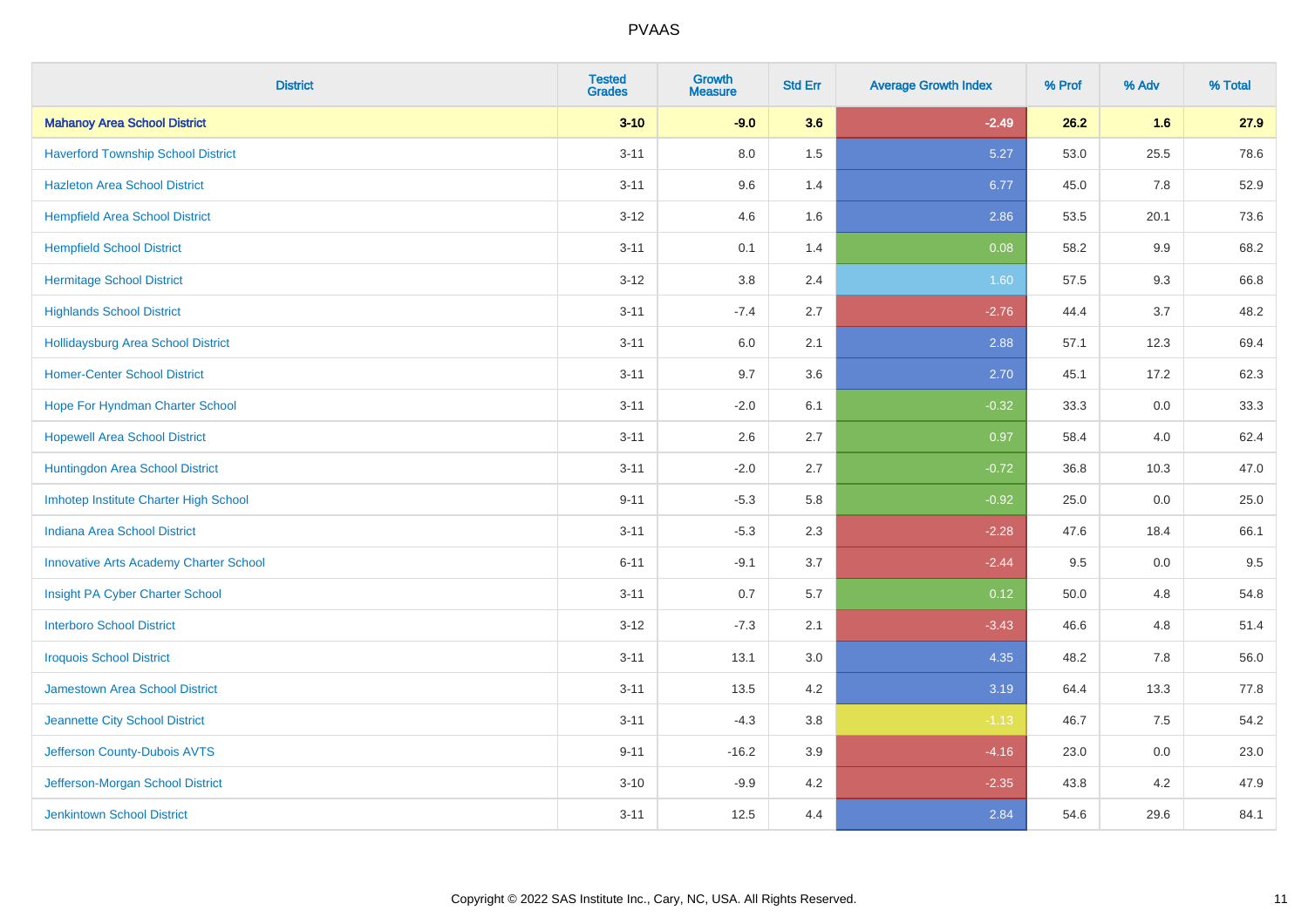| <b>District</b>                                 | <b>Tested</b><br><b>Grades</b> | <b>Growth</b><br><b>Measure</b> | <b>Std Err</b> | <b>Average Growth Index</b> | % Prof | % Adv   | % Total |
|-------------------------------------------------|--------------------------------|---------------------------------|----------------|-----------------------------|--------|---------|---------|
| <b>Mahanoy Area School District</b>             | $3 - 10$                       | $-9.0$                          | 3.6            | $-2.49$                     | 26.2   | 1.6     | 27.9    |
| <b>Jersey Shore Area School District</b>        | $3 - 11$                       | 0.5                             | 2.6            | 0.21                        | 47.1   | $9.2\,$ | 56.2    |
| Jim Thorpe Area School District                 | $3 - 11$                       | $-5.8$                          | 2.7            | $-2.19$                     | 33.3   | 7.4     | 40.7    |
| Johnsonburg Area School District                | $3 - 11$                       | $-14.1$                         | 3.9            | $-3.62$                     | 54.0   | 4.6     | 58.6    |
| <b>Juniata County School District</b>           | $3 - 12$                       | $-4.9$                          | 2.1            | $-2.26$                     | 38.5   | 2.9     | 41.4    |
| Juniata Valley School District                  | $3 - 11$                       | $-3.9$                          | 3.5            | $-1.10$                     | 44.4   | 3.5     | 47.8    |
| <b>Kane Area School District</b>                | $3 - 10$                       | $-3.7$                          | 3.2            | $-1.17$                     | 39.5   | 9.9     | 49.4    |
| <b>Karns City Area School District</b>          | $3 - 11$                       | $-6.0$                          | 2.9            | $-2.03$                     | 53.1   | 8.3     | 61.5    |
| <b>Kennett Consolidated School District</b>     | $3 - 11$                       | 4.8                             | 1.8            | 2.61                        | 52.5   | 10.7    | 63.2    |
| <b>Keystone Central School District</b>         | $3 - 11$                       | $-5.1$                          | 2.0            | $-2.46$                     | 44.7   | 4.6     | 49.4    |
| <b>Keystone Education Center Charter School</b> | $3 - 12$                       | $-12.9$                         | 5.9            | $-2.19$                     | 28.0   | 0.0     | 28.0    |
| <b>Keystone Oaks School District</b>            | $3 - 11$                       | $5.5\,$                         | 2.6            | 2.07                        | 53.2   | 12.1    | 65.4    |
| <b>Keystone School District</b>                 | $3 - 11$                       | 3.1                             | 3.3            | 0.94                        | 50.6   | $6.5\,$ | 57.1    |
| <b>KIPP Dubois Charter School</b>               | $9 - 10$                       | 4.7                             | 3.3            | 1.40                        | 31.0   | 1.4     | 32.4    |
| <b>Kiski Area School District</b>               | $3 - 11$                       | $-3.7$                          | 2.0            | $-1.86$                     | 57.4   | 10.4    | 67.8    |
| <b>Kutztown Area School District</b>            | $3 - 12$                       | $-0.2$                          | 3.2            | $-0.05$                     | 55.4   | 13.3    | 68.7    |
| La Academia Partnership Charter School          | $6 - 11$                       | $-11.0$                         | 4.7            | $-2.34$                     | 6.8    | 0.0     | 6.8     |
| Lackawanna Trail School District                | $3 - 10$                       | $-21.7$                         | 3.5            | $-6.20$                     | 38.5   | 1.5     | 40.0    |
| <b>Lakeland School District</b>                 | $3 - 11$                       | 1.1                             | 2.8            | 0.38                        | 48.6   | 3.7     | 52.3    |
| Lake-Lehman School District                     | $3 - 11$                       | 10.8                            | 2.7            | 3.93                        | 55.3   | 7.9     | 63.2    |
| <b>Lakeview School District</b>                 | $3 - 11$                       | $-0.9$                          | 3.7            | $-0.24$                     | 60.3   | 3.2     | 63.5    |
| <b>Lampeter-Strasburg School District</b>       | $3 - 12$                       | $-8.6$                          | 2.0            | $-4.33$                     | 55.1   | 9.8     | 64.8    |
| <b>Lancaster School District</b>                | $3 - 12$                       | $-15.8$                         | 1.5            | $-10.90$                    | 14.6   | 2.3     | 16.9    |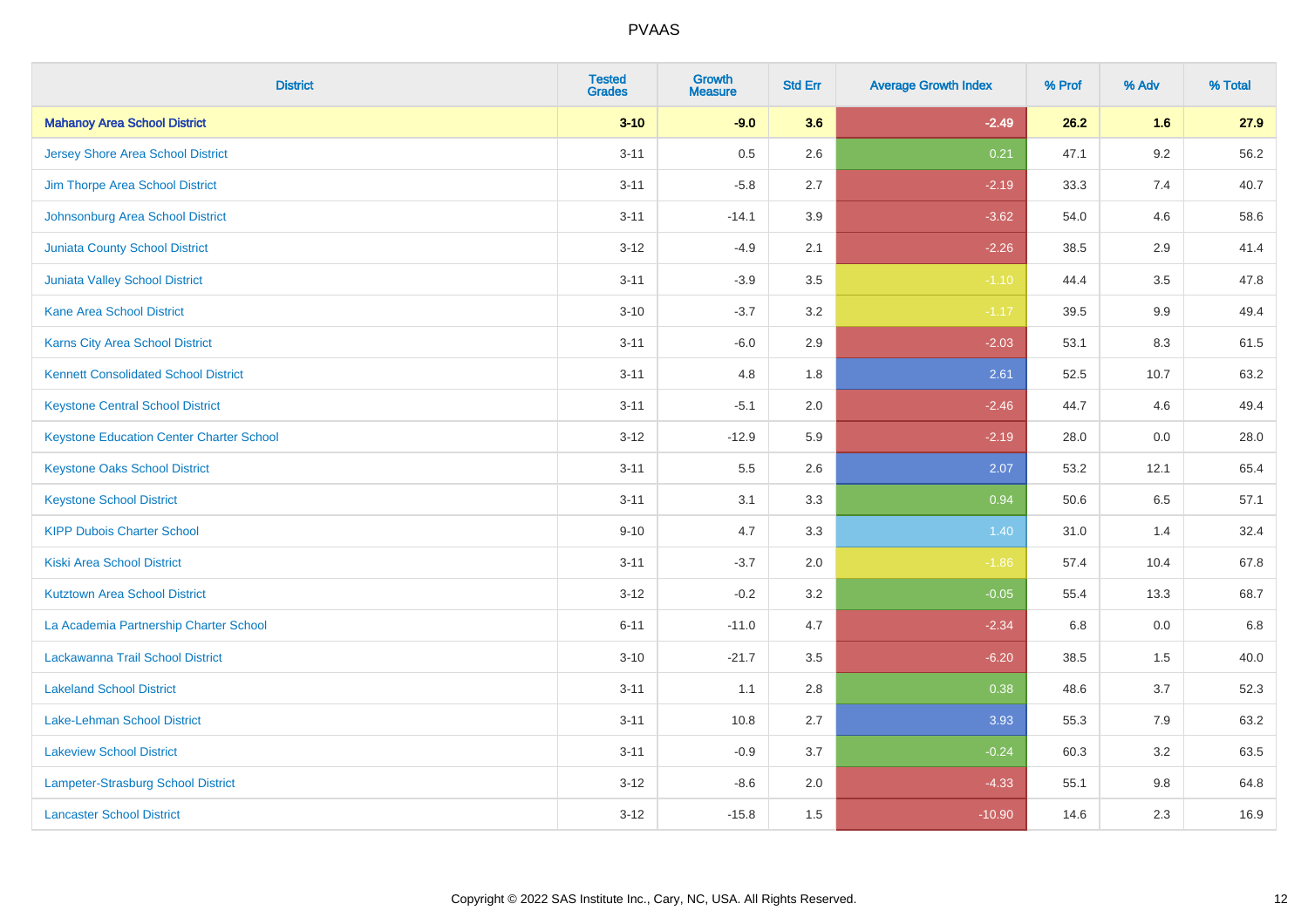| <b>District</b>                                    | <b>Tested</b><br><b>Grades</b> | <b>Growth</b><br><b>Measure</b> | <b>Std Err</b> | <b>Average Growth Index</b> | % Prof | % Adv   | % Total |
|----------------------------------------------------|--------------------------------|---------------------------------|----------------|-----------------------------|--------|---------|---------|
| <b>Mahanoy Area School District</b>                | $3 - 10$                       | $-9.0$                          | 3.6            | $-2.49$                     | 26.2   | 1.6     | 27.9    |
| <b>Laurel Highlands School District</b>            | $3 - 11$                       | 4.3                             | 2.4            | 1.81                        | 44.9   | 9.6     | 54.5    |
| <b>Laurel School District</b>                      | $3 - 11$                       | 1.8                             | 3.1            | 0.59                        | 70.1   | 2.3     | 72.4    |
| <b>Lawrence County CTC</b>                         | $10 - 11$                      | $-21.7$                         | 3.6            | $-6.05$                     | 19.8   | $0.0\,$ | 19.8    |
| <b>Lebanon School District</b>                     | $3 - 11$                       | $-1.6$                          | 1.9            | $-0.80$                     | 24.4   | 2.6     | 27.0    |
| <b>Leechburg Area School District</b>              | $3 - 11$                       | 4.4                             | 4.0            | 1.09                        | 47.8   | 19.6    | 67.4    |
| Lehigh Career & Technical Institute                | $10 - 12$                      | 5.6                             | 5.6            | 0.99                        | 78.3   | 0.0     | 78.3    |
| Lehigh Valley Academy Regional Charter School      | $3 - 11$                       | 0.7                             | 2.3            | 0.32                        | 46.3   | 5.0     | 51.4    |
| Lehigh Valley Charter High School For The Arts     | $9 - 10$                       | 7.3                             | 2.6            | 2.82                        | 62.3   | 18.2    | 80.5    |
| <b>Lehighton Area School District</b>              | $3 - 11$                       | $-1.6$                          | 2.3            | $-0.70$                     | 51.1   | 5.6     | 56.7    |
| <b>Lewisburg Area School District</b>              | $3 - 11$                       | $-2.7$                          | 2.6            | $-1.03$                     | 57.0   | 18.5    | 75.6    |
| <b>Ligonier Valley School District</b>             | $3 - 11$                       | 4.2                             | 3.1            | 1.34                        | 59.1   | 10.3    | 69.5    |
| Lincoln Leadership Academy Charter School          | $3 - 12$                       | 14.2                            | 6.4            | 2.22                        | 23.5   | 0.0     | 23.5    |
| <b>Lincoln Park Performing Arts Charter School</b> | $7 - 11$                       | 3.6                             | 2.5            | 1.42                        | 59.6   | 14.7    | 74.3    |
| <b>Line Mountain School District</b>               | $3 - 11$                       | 4.1                             | 3.2            | 1.27                        | 52.9   | 9.2     | 62.1    |
| <b>Littlestown Area School District</b>            | $3 - 11$                       | 11.4                            | 2.5            | 4.62                        | 55.2   | 10.4    | 65.6    |
| <b>Lower Dauphin School District</b>               | $3 - 11$                       | 0.6                             | 1.9            | 0.33                        | 49.2   | 12.6    | 61.8    |
| <b>Lower Merion School District</b>                | $3 - 11$                       | 19.0                            | 1.3            | 14.93                       | 55.6   | 29.9    | 85.5    |
| <b>Lower Moreland Township School District</b>     | $3 - 11$                       | 2.0                             | 2.2            | 0.95                        | 62.8   | 17.0    | 79.8    |
| <b>Loyalsock Township School District</b>          | $3 - 12$                       | 4.2                             | 2.8            | 1.47                        | 54.3   | 2.1     | 56.4    |
| <b>Mahanoy Area School District</b>                | $3 - 10$                       | $-9.0$                          | 3.6            | $-2.49$                     | 26.2   | 1.6     | 27.9    |
| <b>Manheim Central School District</b>             | $3 - 11$                       | 2.1                             | 2.1            | 1.01                        | 53.2   | 11.6    | 64.8    |
| <b>Manheim Township School District</b>            | $3 - 12$                       | $-0.9$                          | 1.6            | $-0.58$                     | 53.2   | 15.5    | 68.7    |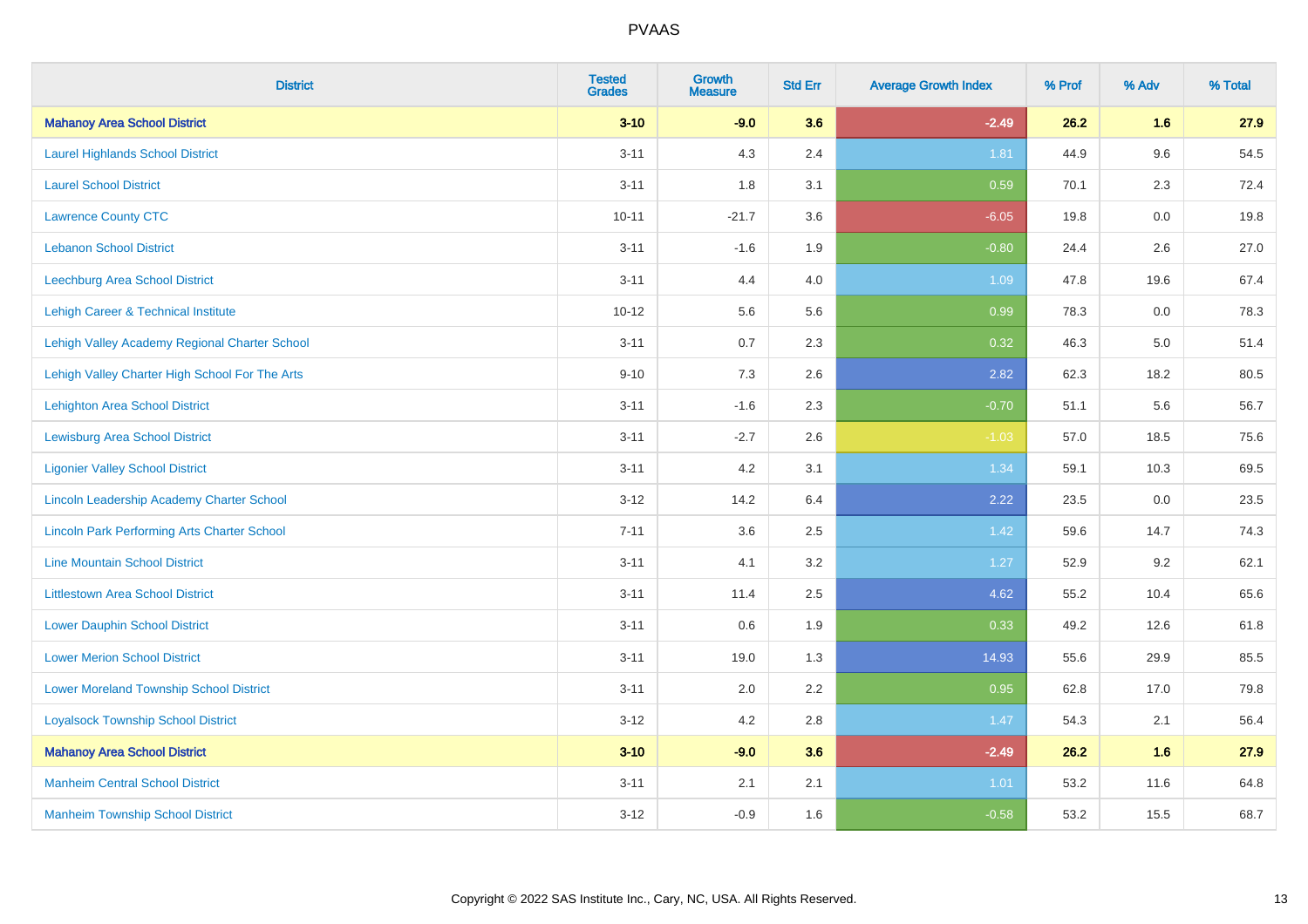| <b>District</b>                                | <b>Tested</b><br><b>Grades</b> | <b>Growth</b><br><b>Measure</b> | <b>Std Err</b> | <b>Average Growth Index</b> | % Prof | % Adv   | % Total |
|------------------------------------------------|--------------------------------|---------------------------------|----------------|-----------------------------|--------|---------|---------|
| <b>Mahanoy Area School District</b>            | $3 - 10$                       | $-9.0$                          | 3.6            | $-2.49$                     | 26.2   | 1.6     | 27.9    |
| <b>Marion Center Area School District</b>      | $3 - 10$                       | $-12.0$                         | 3.1            | $-3.87$                     | 33.7   | 1.1     | 34.8    |
| Maritime Academy Charter School                | $3 - 10$                       | $-11.4$                         | 3.5            | $-3.29$                     | 15.2   | 0.0     | 15.2    |
| <b>Marple Newtown School District</b>          | $3 - 11$                       | 2.0                             | 2.4            | 0.81                        | 57.6   | 12.8    | 70.4    |
| <b>Mars Area School District</b>               | $3 - 10$                       | 5.7                             | 2.1            | 2.75                        | 57.9   | 18.2    | 76.1    |
| <b>MaST Community Charter School</b>           | $3 - 10$                       | $-4.1$                          | 2.7            | $-1.52$                     | 44.0   | 9.5     | 53.4    |
| <b>MaST Community Charter School II</b>        | $3 - 10$                       | 4.4                             | 3.2            | 1.37                        | 28.4   | 3.4     | 31.8    |
| Mastery Charter High School-Lenfest Campus     | $7 - 11$                       | 2.5                             | 5.7            | 0.43                        | 40.0   | 0.0     | 40.0    |
| <b>Mastery Charter School - Gratz Campus</b>   | $7 - 10$                       | $-23.9$                         | 4.5            | $-5.29$                     | 2.9    | 0.0     | 2.9     |
| Mastery Charter School - Hardy Williams        | $3 - 11$                       | 11.4                            | 3.4            | 3.33                        | 44.3   | 5.7     | 50.0    |
| <b>Mastery Charter School - Pickett Campus</b> | $6 - 10$                       | 5.6                             | 5.7            | 1.00                        | 27.8   | 0.0     | 27.8    |
| Mastery Charter School - Shoemaker Campus      | $7 - 10$                       | 4.1                             | 3.0            | 1.34                        | 20.9   | 3.3     | 24.2    |
| <b>Mastery Charter School - Thomas Campus</b>  | $3 - 10$                       | 2.1                             | 6.2            | 0.33                        | 28.6   | $0.0\,$ | 28.6    |
| <b>Mcguffey School District</b>                | $3 - 11$                       | 2.1                             | 2.6            | 0.81                        | 57.7   | 3.1     | 60.8    |
| <b>Mckeesport Area School District</b>         | $3 - 12$                       | 9.0                             | 2.4            | 3.72                        | 31.0   | 4.5     | 35.5    |
| Mechanicsburg Area School District             | $3 - 11$                       | 5.9                             | 1.8            | 3.29                        | 57.2   | 13.7    | 70.9    |
| <b>Mercer Area School District</b>             | $3 - 11$                       | $-0.2$                          | 3.3            | $-0.06$                     | 56.0   | $8.0\,$ | 64.0    |
| <b>Methacton School District</b>               | $3 - 11$                       | 2.5                             | 1.7            | 1.43                        | 62.5   | 16.4    | 79.0    |
| Meyersdale Area School District                | $3 - 11$                       | 4.2                             | 4.0            | 1.07                        | 43.1   | 6.9     | 50.0    |
| <b>Mid Valley School District</b>              | $3 - 10$                       | $-1.7$                          | 3.0            | $-0.55$                     | 45.1   | 7.8     | 52.9    |
| <b>Middletown Area School District</b>         | $3 - 11$                       | $-5.3$                          | 2.6            | $-2.05$                     | 46.4   | 5.3     | 51.7    |
| <b>Midd-West School District</b>               | $3 - 11$                       | 10.3                            | 2.7            | 3.80                        | 58.0   | 13.4    | 71.4    |
| <b>Mifflin County School District</b>          | $3 - 11$                       | 9.1                             | 1.7            | 5.49                        | 47.1   | 6.7     | 53.8    |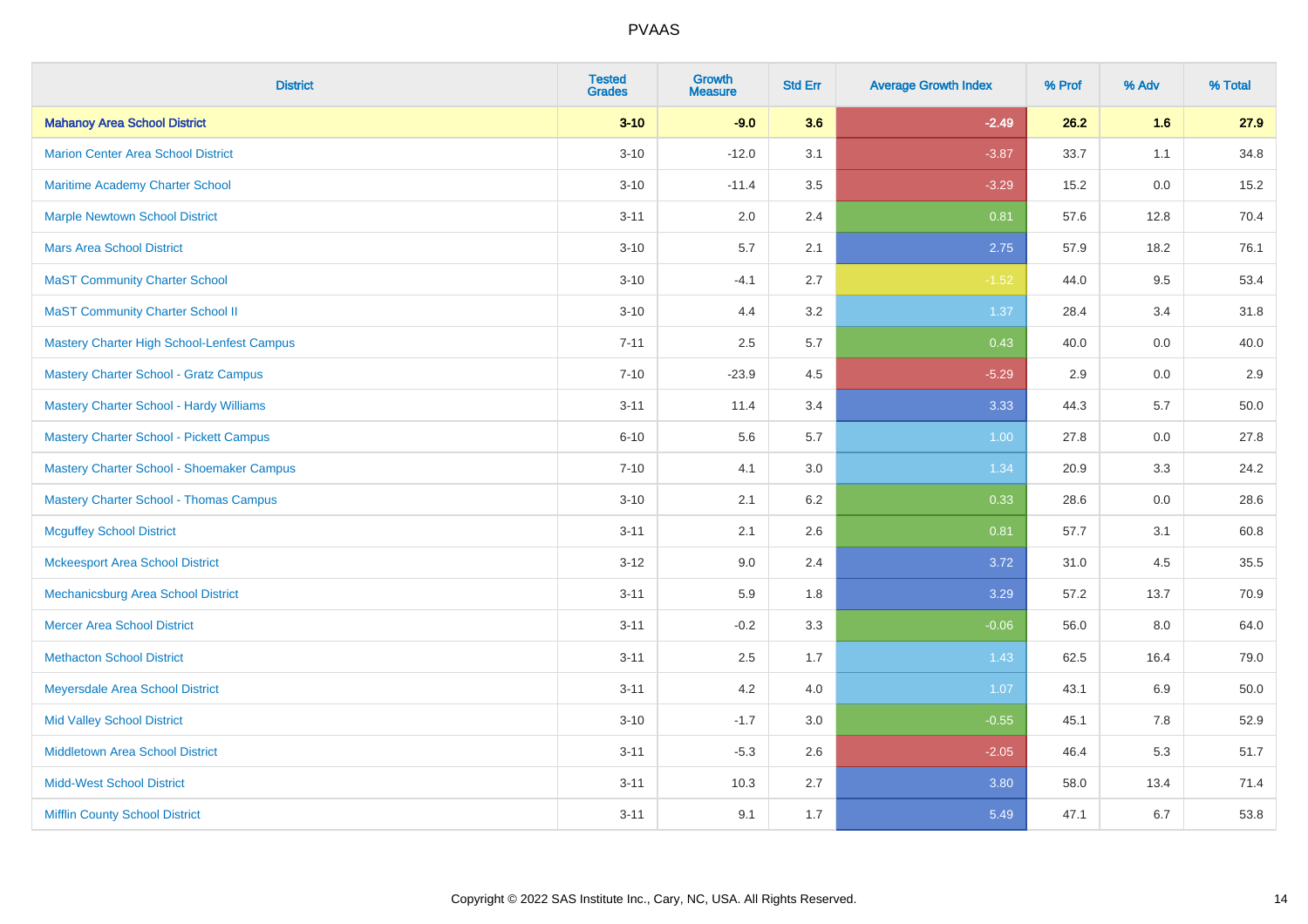| <b>District</b>                            | <b>Tested</b><br><b>Grades</b> | <b>Growth</b><br><b>Measure</b> | <b>Std Err</b> | <b>Average Growth Index</b> | % Prof | % Adv   | % Total |
|--------------------------------------------|--------------------------------|---------------------------------|----------------|-----------------------------|--------|---------|---------|
| <b>Mahanoy Area School District</b>        | $3 - 10$                       | $-9.0$                          | 3.6            | $-2.49$                     | 26.2   | 1.6     | 27.9    |
| Mifflinburg Area School District           | $3 - 11$                       | $-15.8$                         | 2.5            | $-6.30$                     | 42.4   | $4.0\,$ | 46.4    |
| <b>Millcreek Township School District</b>  | $3 - 11$                       | 3.1                             | 1.5            | 2.06                        | 55.6   | 14.2    | 69.7    |
| <b>Millersburg Area School District</b>    | $3 - 11$                       | 6.2                             | 3.8            | 1.63                        | 51.8   | 7.4     | 59.3    |
| <b>Millville Area School District</b>      | $3 - 12$                       | $-0.9$                          | 4.7            | $-0.18$                     | 51.4   | 5.4     | 56.8    |
| <b>Milton Area School District</b>         | $3 - 11$                       | $-8.7$                          | 2.5            | $-3.52$                     | 45.4   | $6.9\,$ | 52.3    |
| <b>Minersville Area School District</b>    | $3 - 11$                       | $-14.4$                         | 3.7            | $-3.90$                     | 39.3   | 3.3     | 42.6    |
| <b>Mohawk Area School District</b>         | $3 - 11$                       | $-7.5$                          | 3.1            | $-2.45$                     | 49.4   | 11.0    | 60.4    |
| <b>Monessen City School District</b>       | $3 - 10$                       | 8.3                             | 4.5            | 1.85                        | 42.9   | 2.9     | 45.7    |
| <b>Moniteau School District</b>            | $3 - 11$                       | $-11.8$                         | 3.3            | $-3.56$                     | 50.0   | 6.3     | 56.3    |
| <b>Montgomery Area School District</b>     | $3 - 11$                       | 10.7                            | 3.6            | 2.96                        | 48.7   | 12.4    | 61.1    |
| <b>Montour School District</b>             | $3 - 11$                       | $-1.8$                          | 2.1            | $-0.88$                     | 61.4   | 15.1    | 76.5    |
| <b>Montoursville Area School District</b>  | $3 - 12$                       | 10.8                            | 2.5            | 4.24                        | 44.6   | 20.1    | 64.8    |
| <b>Montrose Area School District</b>       | $3 - 10$                       | $-5.5$                          | 3.0            | $-1.82$                     | 46.7   | 5.4     | 52.2    |
| Moon Area School District                  | $3 - 11$                       | 8.2                             | 1.9            | 4.25                        | 58.7   | 18.5    | 77.2    |
| Morrisville Borough School District        | $3 - 11$                       | 4.8                             | 4.3            | 1.10                        | 30.2   | 2.3     | 32.6    |
| <b>Moshannon Valley School District</b>    | $3 - 10$                       | $-7.0$                          | 3.4            | $-2.01$                     | 48.5   | 0.0     | 48.5    |
| <b>Mount Carmel Area School District</b>   | $3 - 11$                       | $-0.6$                          | 3.1            | $-0.18$                     | 45.3   | 2.1     | 47.4    |
| <b>Mount Pleasant Area School District</b> | $3 - 11$                       | $-5.0$                          | 2.6            | $-1.93$                     | 52.6   | 0.0     | 52.6    |
| <b>Mount Union Area School District</b>    | $3 - 10$                       | $-6.1$                          | 3.1            | $-1.97$                     | 32.2   | 3.4     | 35.6    |
| <b>Mountain View School District</b>       | $3 - 11$                       | 20.9                            | 3.5            | 5.91                        | 57.8   | 20.3    | 78.1    |
| Mt Lebanon School District                 | $3 - 11$                       | $-1.0$                          | 1.5            | $-0.70$                     | 61.9   | 24.0    | 85.9    |
| <b>Muhlenberg School District</b>          | $3 - 10$                       | 4.0                             | 1.9            | 2.10                        | 34.2   | 2.6     | 36.8    |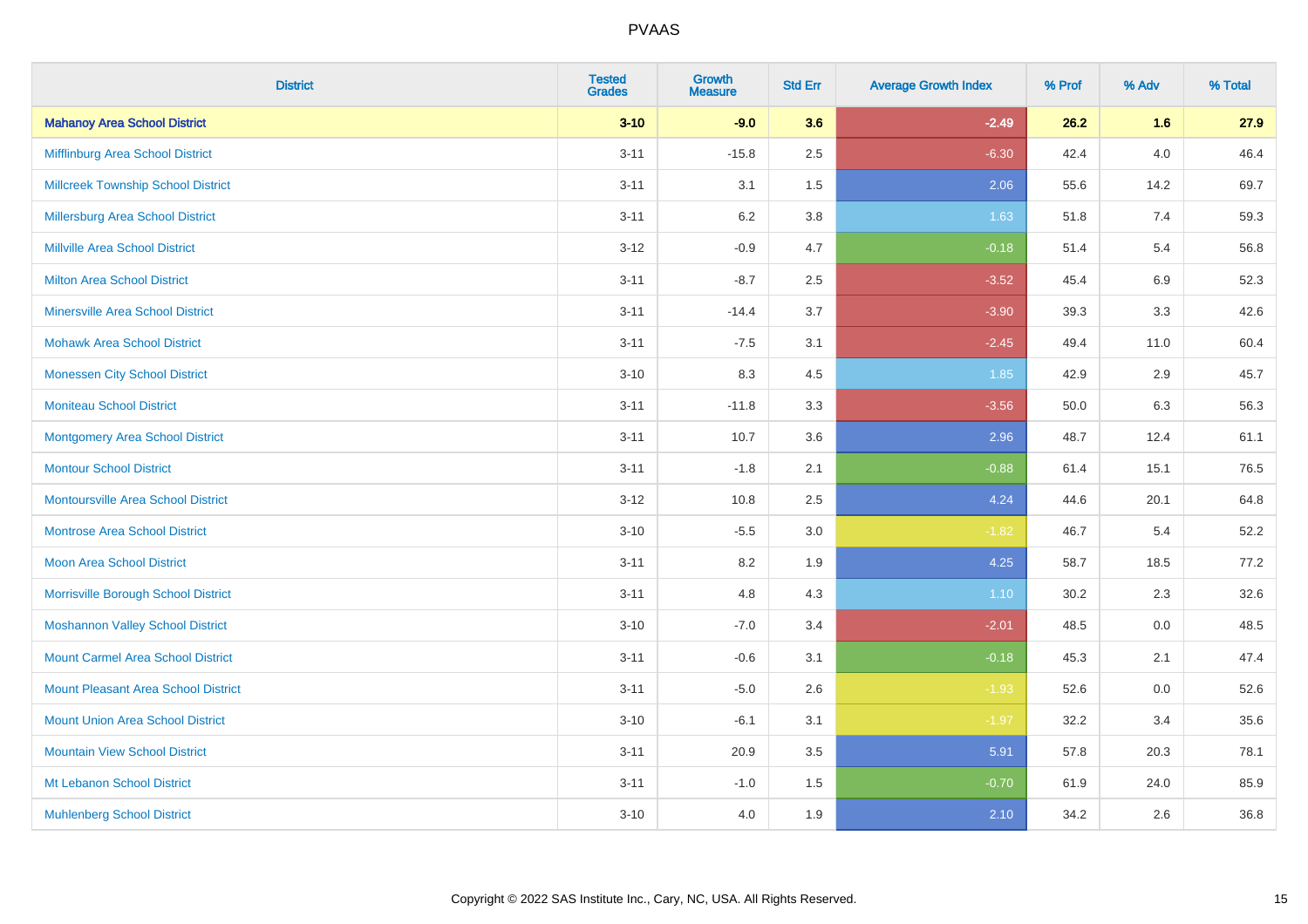| <b>District</b>                            | <b>Tested</b><br><b>Grades</b> | <b>Growth</b><br><b>Measure</b> | <b>Std Err</b> | <b>Average Growth Index</b> | % Prof | % Adv   | % Total |
|--------------------------------------------|--------------------------------|---------------------------------|----------------|-----------------------------|--------|---------|---------|
| <b>Mahanoy Area School District</b>        | $3 - 10$                       | $-9.0$                          | 3.6            | $-2.49$                     | 26.2   | 1.6     | 27.9    |
| Multicultural Academy Charter School       | $9 - 11$                       | 9.5                             | 3.5            | 2.69                        | 22.0   | $0.0\,$ | 22.0    |
| <b>Muncy School District</b>               | $3 - 11$                       | $-8.1$                          | 3.7            | $-2.21$                     | 42.0   | 3.8     | 45.8    |
| <b>Nazareth Area School District</b>       | $3 - 11$                       | $-4.7$                          | 1.7            | $-2.82$                     | 59.2   | $9.9\,$ | 69.0    |
| <b>Neshaminy School District</b>           | $3 - 11$                       | 4.0                             | 1.3            | 3.02                        | 58.7   | 9.5     | 68.2    |
| <b>Neshannock Township School District</b> | $3 - 10$                       | $-9.7$                          | 2.9            | $-3.34$                     | 62.4   | 5.6     | 67.9    |
| <b>New Brighton Area School District</b>   | $3 - 11$                       | 4.6                             | 3.1            | 1.47                        | 60.9   | 5.8     | 66.7    |
| <b>New Castle Area School District</b>     | $3 - 12$                       | $-6.4$                          | 2.4            | $-2.66$                     | 32.5   | 4.3     | 36.8    |
| <b>New Foundations Charter School</b>      | $3 - 11$                       | 5.4                             | 2.2            | 2.41                        | 47.2   | 2.5     | 49.8    |
| New Hope-Solebury School District          | $3 - 11$                       | 7.5                             | 2.9            | 2.57                        | 68.2   | 22.7    | 90.9    |
| New Kensington-Arnold School District      | $3 - 11$                       | $-0.4$                          | 3.8            | $-0.10$                     | 40.7   | 3.7     | 44.4    |
| <b>Newport School District</b>             | $3 - 12$                       | 1.4                             | 3.5            | 0.41                        | 51.5   | 10.3    | 61.8    |
| Norristown Area School District            | $3 - 12$                       | $-12.8$                         | 1.6            | $-7.98$                     | 23.5   | $2.3\,$ | 25.7    |
| North Allegheny School District            | $3 - 11$                       | 17.4                            | 1.3            | 13.52                       | 59.5   | 28.1    | 87.6    |
| North Clarion County School District       | $3 - 12$                       | 3.7                             | 4.3            | 0.85                        | 67.5   | 15.0    | 82.5    |
| <b>North East School District</b>          | $3 - 11$                       | $-9.3$                          | 3.1            | $-3.02$                     | 62.6   | 14.4    | 77.0    |
| <b>North Hills School District</b>         | $3 - 11$                       | $-1.8$                          | 1.8            | $-0.96$                     | 59.1   | 14.1    | 73.2    |
| North Penn School District                 | $3 - 11$                       | 9.1                             | 1.1            | 8.36                        | 55.8   | 17.0    | 72.8    |
| <b>North Pocono School District</b>        | $3 - 11$                       | $-2.3$                          | 3.4            | $-0.68$                     | 52.0   | 16.4    | 68.5    |
| North Schuylkill School District           | $3 - 11$                       | $-1.0$                          | 2.4            | $-0.42$                     | 41.8   | 5.1     | 46.8    |
| <b>North Star School District</b>          | $3 - 11$                       | $-8.7$                          | 3.5            | $-2.51$                     | 47.8   | 6.0     | 53.7    |
| Northampton Area School District           | $3 - 11$                       | 4.0                             | 1.6            | 2.51                        | 52.3   | 10.8    | 63.1    |
| <b>Northeast Bradford School District</b>  | $3 - 10$                       | $-3.1$                          | 4.0            | $-0.78$                     | 33.9   | 3.4     | 37.3    |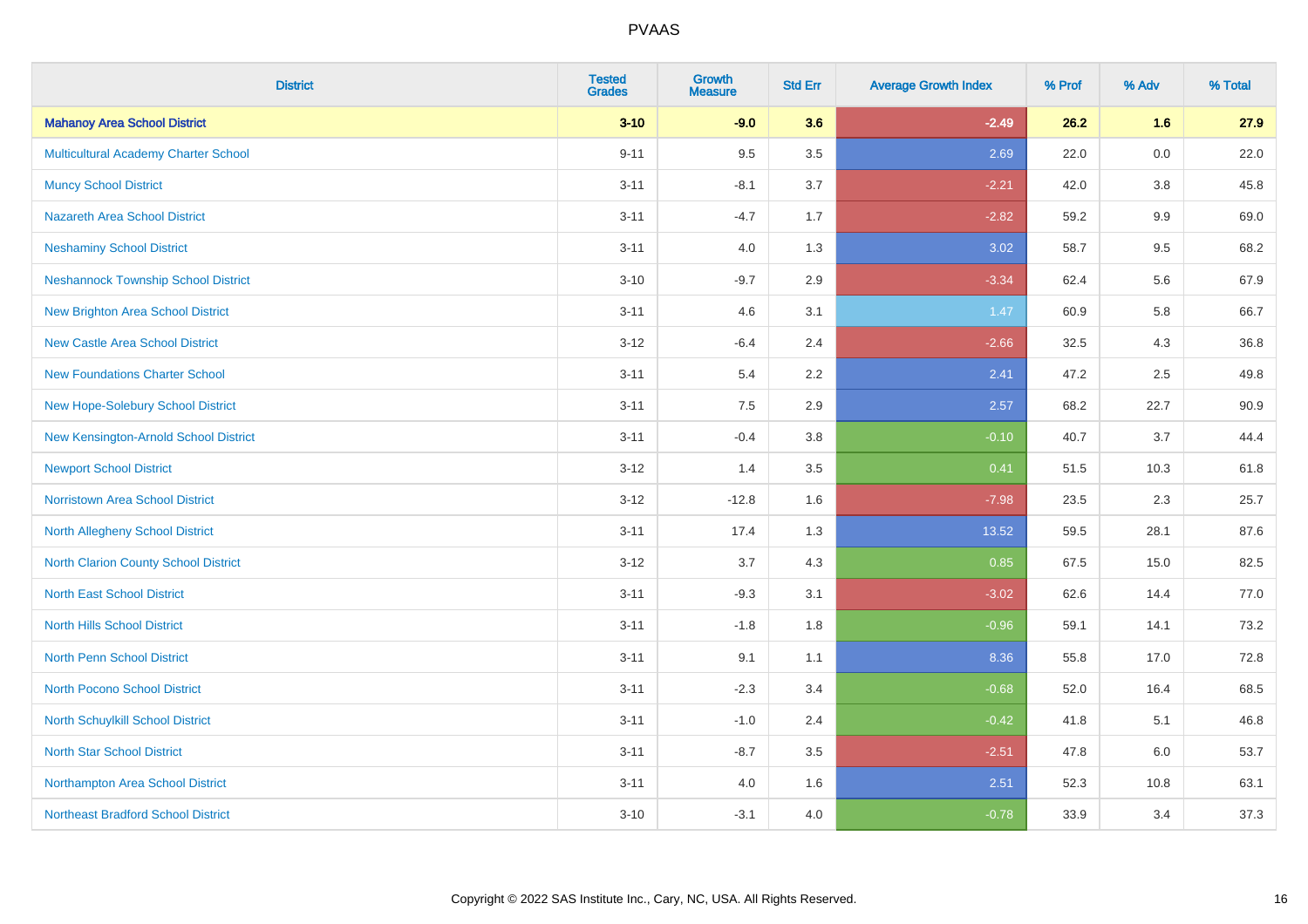| <b>District</b>                         | <b>Tested</b><br><b>Grades</b> | <b>Growth</b><br><b>Measure</b> | <b>Std Err</b> | <b>Average Growth Index</b> | % Prof | % Adv | % Total  |
|-----------------------------------------|--------------------------------|---------------------------------|----------------|-----------------------------|--------|-------|----------|
| <b>Mahanoy Area School District</b>     | $3 - 10$                       | $-9.0$                          | 3.6            | $-2.49$                     | 26.2   | 1.6   | 27.9     |
| Northeastern York School District       | $3 - 11$                       | 5.9                             | 2.0            | 3.03                        | 51.1   | 16.6  | 67.6     |
| Northern Bedford County School District | $3 - 11$                       | 16.5                            | 3.6            | 4.58                        | 51.7   | 20.0  | 71.7     |
| <b>Northern Cambria School District</b> | $3 - 11$                       | 10.0                            | 3.3            | 3.04                        | 47.4   | 5.1   | 52.6     |
| Northern Lebanon School District        | $3 - 11$                       | 0.4                             | 2.5            | 0.15                        | 28.0   | 3.0   | 31.0     |
| Northern Lehigh School District         | $3 - 12$                       | $-10.4$                         | 2.7            | $-3.82$                     | 28.0   | 9.3   | 37.3     |
| <b>Northern Potter School District</b>  | $3 - 12$                       | $-13.1$                         | 4.6            | $-2.84$                     | 37.5   | 0.0   | 37.5     |
| Northern Tioga School District          | $3 - 12$                       | $-7.5$                          | 2.8            | $-2.64$                     | 54.0   | 1.2   | 55.2     |
| Northern York County School District    | $3 - 11$                       | 15.6                            | 2.0            | 7.98                        | 57.4   | 11.5  | 68.8     |
| <b>Northgate School District</b>        | $3 - 11$                       | 6.3                             | 3.6            | 1.73                        | 53.3   | 16.7  | 70.0     |
| <b>Northwest Area School District</b>   | $3 - 10$                       | $-10.0$                         | $3.8\,$        | $-2.59$                     | 34.6   | 7.3   | 41.8     |
| Northwestern Lehigh School District     | $3 - 11$                       | 2.2                             | 2.3            | 0.93                        | 53.3   | 9.7   | 63.0     |
| <b>Northwestern School District</b>     | $3 - 11$                       | $-24.9$                         | 3.5            | $-7.13$                     | 42.6   | 2.9   | 45.6     |
| <b>Norwin School District</b>           | $3 - 11$                       | 18.0                            | 1.7            | 10.37                       | 58.5   | 27.0  | 85.4     |
| Octorara Area School District           | $3 - 11$                       | 9.1                             | 2.4            | 3.82                        | 52.1   | 8.5   | 60.6     |
| Oil City Area School District           | $3 - 11$                       | $-2.9$                          | 2.6            | $-1.08$                     | 44.4   | 5.8   | $50.2\,$ |
| <b>Old Forge School District</b>        | $3 - 12$                       | $-5.9$                          | 3.4            | $-1.73$                     | 52.9   | 7.1   | 60.0     |
| <b>Oley Valley School District</b>      | $3 - 11$                       | $-0.4$                          | 2.8            | $-0.15$                     | 43.1   | 12.9  | 56.0     |
| <b>Oswayo Valley School District</b>    | $3 - 12$                       | 8.5                             | $5.0\,$        | 1.68                        | 50.0   | 16.7  | 66.7     |
| <b>Otto-Eldred School District</b>      | $3 - 11$                       | $-0.7$                          | 4.2            | $-0.15$                     | 56.2   | 6.2   | 62.5     |
| <b>Owen J Roberts School District</b>   | $3 - 11$                       | $-12.3$                         | 1.6            | $-7.61$                     | 57.0   | 11.9  | 69.0     |
| <b>Oxford Area School District</b>      | $3 - 11$                       | $-4.3$                          | 1.9            | $-2.26$                     | 41.3   | 8.0   | 49.3     |
| <b>Palisades School District</b>        | $3 - 11$                       | $-8.7$                          | 2.8            | $-3.06$                     | 53.8   | 6.7   | 60.5     |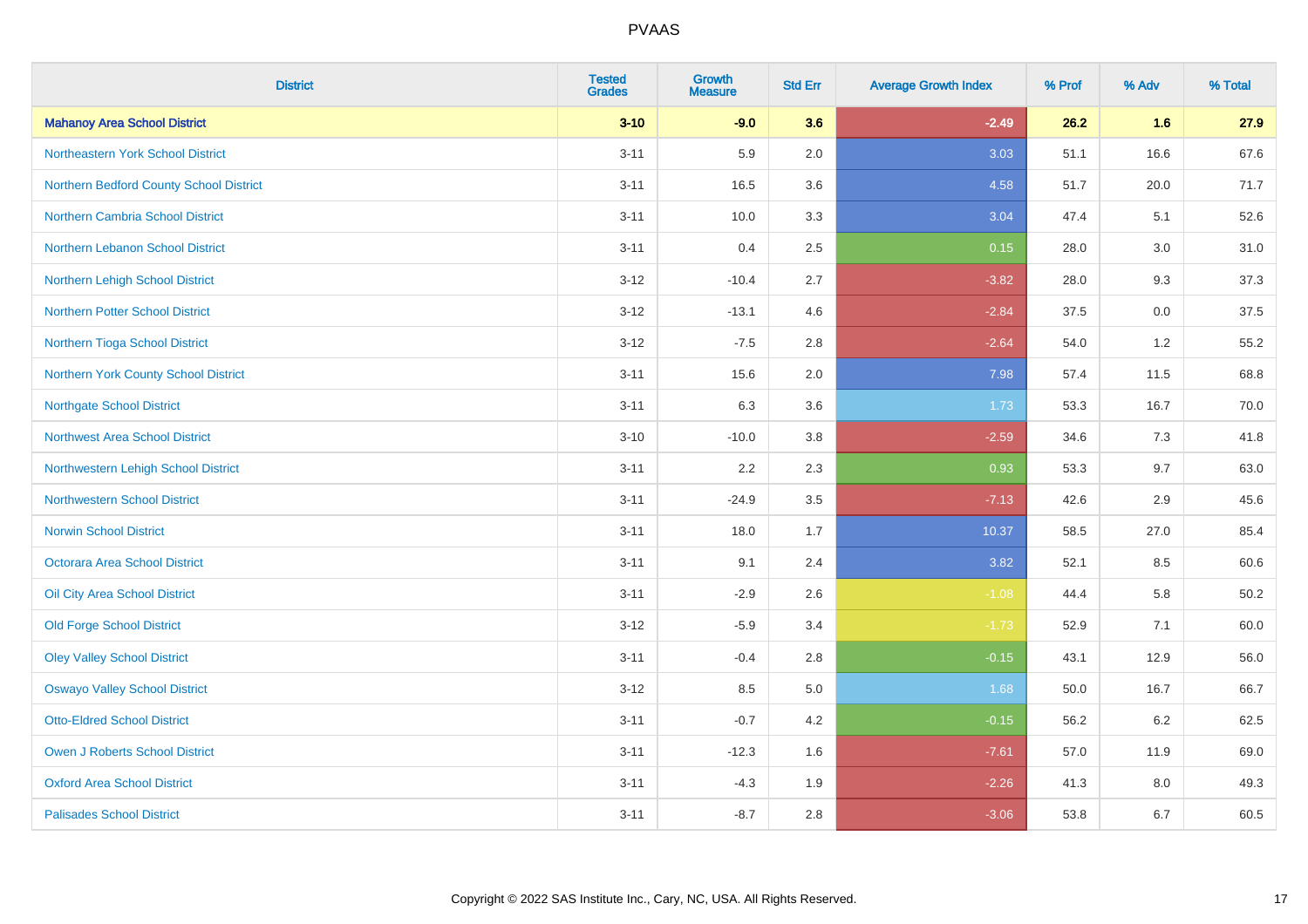| <b>District</b>                               | <b>Tested</b><br><b>Grades</b> | <b>Growth</b><br><b>Measure</b> | <b>Std Err</b> | <b>Average Growth Index</b> | % Prof | % Adv   | % Total |
|-----------------------------------------------|--------------------------------|---------------------------------|----------------|-----------------------------|--------|---------|---------|
| <b>Mahanoy Area School District</b>           | $3 - 10$                       | $-9.0$                          | 3.6            | $-2.49$                     | 26.2   | 1.6     | 27.9    |
| <b>Palmerton Area School District</b>         | $3 - 11$                       | $-1.2$                          | 3.0            | $-0.39$                     | 57.4   | $5.0\,$ | 62.4    |
| Palmyra Area School District                  | $3 - 11$                       | 5.6                             | 1.9            | 2.96                        | 56.4   | 15.6    | 72.0    |
| <b>Panther Valley School District</b>         | $3 - 12$                       | $-0.6$                          | 3.3            | $-0.19$                     | 47.9   | 4.3     | 52.1    |
| <b>Parkland School District</b>               | $3 - 11$                       | 5.3                             | 1.2            | 4.30                        | 58.0   | 22.3    | 80.4    |
| Pen Argyl Area School District                | $3 - 12$                       | 9.2                             | 2.7            | 3.46                        | 50.0   | 12.6    | 62.6    |
| <b>Penn Cambria School District</b>           | $3 - 11$                       | $-0.0$                          | 2.7            | $-0.01$                     | 61.5   | 7.7     | 69.2    |
| <b>Penn Hills School District</b>             | $3 - 11$                       | $-7.6$                          | 2.6            | $-2.94$                     | 33.1   | 0.7     | 33.8    |
| <b>Penn Manor School District</b>             | $3 - 11$                       | $-0.4$                          | 1.6            | $-0.25$                     | 51.9   | 12.6    | 64.5    |
| <b>Penncrest School District</b>              | $3 - 11$                       | $5.7\,$                         | 2.2            | 2.57                        | 47.2   | 7.1     | 54.3    |
| <b>Penn-Delco School District</b>             | $3 - 11$                       | $-6.8$                          | 1.9            | $-3.51$                     | 46.6   | 3.2     | 49.8    |
| <b>Pennridge School District</b>              | $3 - 10$                       | $-16.8$                         | 1.4            | $-11.59$                    | 46.8   | 8.0     | 54.9    |
| Penns Manor Area School District              | $3 - 12$                       | $-17.0$                         | 3.7            | $-4.52$                     | 29.7   | 3.1     | 32.8    |
| Penns Valley Area School District             | $3 - 12$                       | 14.0                            | 2.9            | 4.80                        | 41.9   | 23.1    | 65.0    |
| <b>Pennsbury School District</b>              | $3 - 11$                       | 11.7                            | 1.5            | 7.90                        | 60.1   | 21.3    | 81.3    |
| Pennsylvania Cyber Charter School             | $3 - 11$                       | 11.6                            | 1.5            | 7.54                        | 46.3   | $5.0\,$ | 51.3    |
| Pennsylvania Distance Learning Charter School | $3 - 12$                       | 9.3                             | 4.2            | 2.22                        | 42.2   | 3.1     | 45.3    |
| Pennsylvania Leadership Charter School        | $3 - 11$                       | 4.6                             | 2.2            | 2.13                        | 55.4   | 11.2    | 66.7    |
| Pennsylvania Virtual Charter School           | $3 - 11$                       | 11.8                            | 3.5            | 3.37                        | 56.5   | 11.1    | 67.6    |
| <b>Penn-Trafford School District</b>          | $3 - 11$                       | 13.4                            | 1.7            | 7.87                        | 62.3   | 21.9    | 84.2    |
| People For People Charter School              | $3 - 12$                       | 13.3                            | 5.5            | 2.43                        | 13.5   | 0.0     | 13.5    |
| <b>Pequea Valley School District</b>          | $3 - 11$                       | $-5.8$                          | 3.2            | $-1.80$                     | 39.8   | 9.1     | 48.9    |
| <b>Perkiomen Valley School District</b>       | $3 - 11$                       | $-3.5$                          | 1.6            | $-2.18$                     | 53.8   | 13.4    | 67.2    |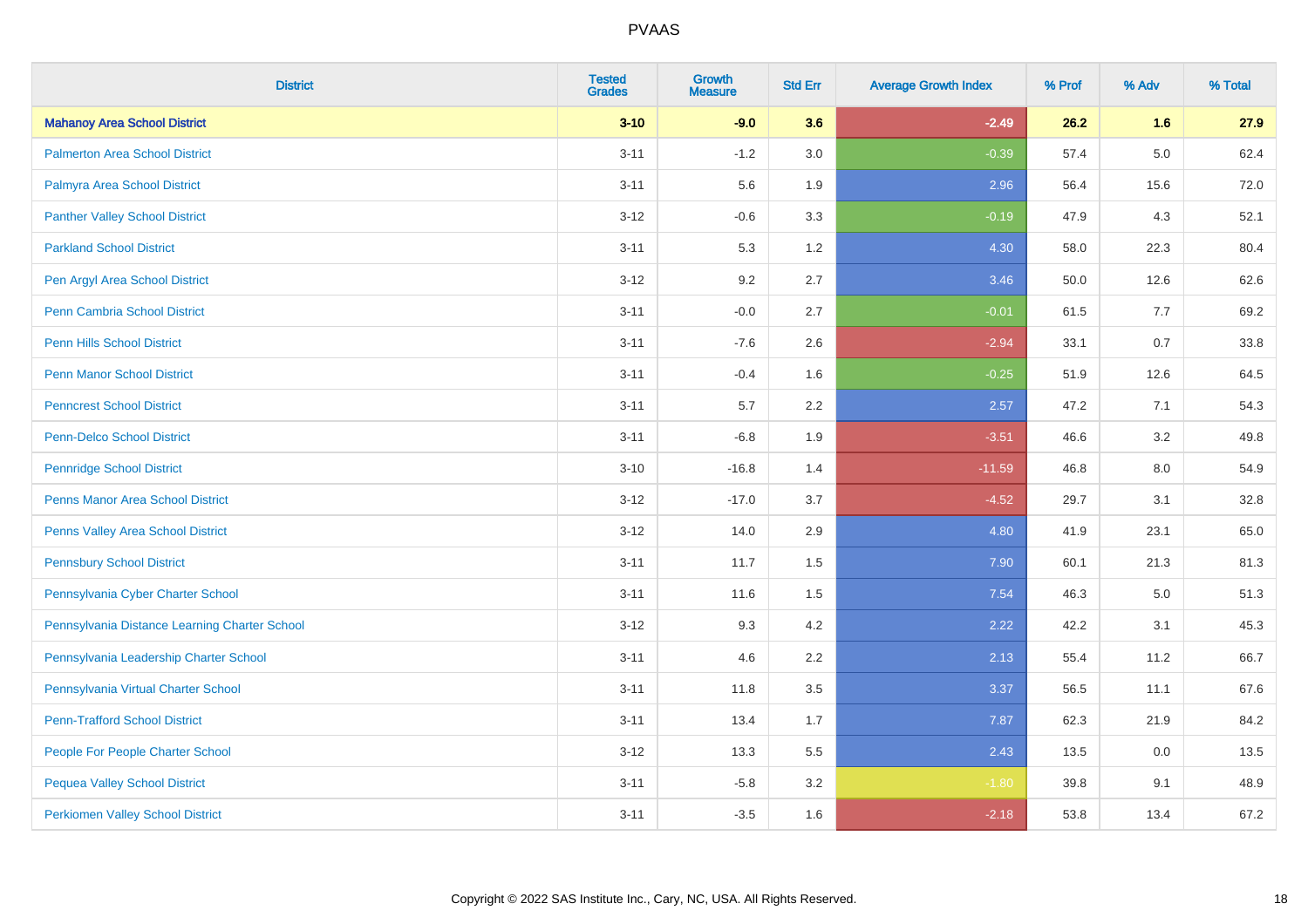| <b>District</b>                                                       | <b>Tested</b><br><b>Grades</b> | <b>Growth</b><br><b>Measure</b> | <b>Std Err</b> | <b>Average Growth Index</b> | % Prof | % Adv | % Total |
|-----------------------------------------------------------------------|--------------------------------|---------------------------------|----------------|-----------------------------|--------|-------|---------|
| <b>Mahanoy Area School District</b>                                   | $3 - 10$                       | $-9.0$                          | 3.6            | $-2.49$                     | 26.2   | 1.6   | 27.9    |
| Perseus House Charter School Of Excellence                            | $6 - 11$                       | $-5.2$                          | 3.0            | $-1.72$                     | 16.5   | 0.0   | 16.5    |
| <b>Peters Township School District</b>                                | $3 - 11$                       | 5.0                             | 1.8            | 2.76                        | 59.8   | 26.1  | 85.9    |
| Philadelphia Academy Charter School                                   | $3 - 11$                       | $-8.9$                          | 2.9            | $-3.04$                     | 50.5   | 2.9   | 53.4    |
| Philadelphia City School District                                     | $3 - 12$                       | 7.5                             | 0.6            | 12.64                       | 38.4   | 7.0   | 45.4    |
| Philadelphia Electrical & Tech Charter High School                    | $10 - 10$                      | $-0.5$                          | 2.9            | $-0.15$                     | 8.8    | 0.0   | 8.8     |
| Philipsburg-Osceola Area School District                              | $3 - 11$                       | $-24.8$                         | 3.3            | $-7.43$                     | 19.7   | 2.6   | 22.4    |
| <b>Phoenixville Area School District</b>                              | $3 - 11$                       | $-1.7$                          | 2.1            | $-0.83$                     | 59.9   | 10.6  | 70.5    |
| <b>Pine Grove Area School District</b>                                | $3 - 11$                       | $-7.7$                          | 2.9            | $-2.66$                     | 42.3   | 7.7   | 50.0    |
| <b>Pine-Richland School District</b>                                  | $3 - 11$                       | 11.5                            | 1.8            | 6.31                        | 60.6   | 24.4  | 85.0    |
| <b>Pittsburgh School District</b>                                     | $3 - 11$                       | $-3.3$                          | 1.1            | $-3.04$                     | 33.9   | 8.2   | 42.1    |
| <b>Pittston Area School District</b>                                  | $3 - 11$                       | $-10.1$                         | 5.6            | $-1.80$                     | 38.1   | 9.5   | 47.6    |
| <b>Pleasant Valley School District</b>                                | $3 - 11$                       | 3.1                             | 2.0            | 1.57                        | 57.2   | 5.5   | 62.8    |
| <b>Plum Borough School District</b>                                   | $3 - 11$                       | $-11.3$                         | 2.2            | $-5.19$                     | 51.1   | 9.0   | 60.1    |
| Pocono Mountain School District                                       | $3 - 12$                       | $6.8\,$                         | 1.5            | 4.62                        | 45.8   | 5.0   | 50.7    |
| <b>Port Allegany School District</b>                                  | $3 - 11$                       | 4.4                             | 3.6            | 1.21                        | 28.1   | 9.4   | 37.5    |
| <b>Portage Area School District</b>                                   | $3 - 10$                       | $-8.1$                          | 3.6            | $-2.26$                     | 40.6   | 9.4   | 50.0    |
| <b>Pottsgrove School District</b>                                     | $3 - 11$                       | 2.8                             | 2.0            | 1.35                        | 44.0   | 10.0  | 53.9    |
| <b>Pottstown School District</b>                                      | $3 - 12$                       | $-4.0$                          | 2.4            | $-1.68$                     | 29.8   | 1.2   | 31.0    |
| <b>Pottsville Area School District</b>                                | $3 - 12$                       | 4.4                             | 2.3            | 1.94                        | 44.8   | 5.4   | 50.2    |
| Preparatory Charter School Of Mathematics, Science, Tech, And Careers | $9 - 10$                       | $-4.0$                          | 2.5            | $-1.59$                     | 15.0   | 0.0   | 15.0    |
| Propel Charter School - Braddock Hills                                | $3 - 11$                       | $-13.6$                         | 3.6            | $-3.81$                     | 9.7    | 1.6   | 11.3    |
| <b>Propel Charter School-Homestead</b>                                | $3 - 11$                       | $-11.7$                         | 4.1            | $-2.84$                     | 15.9   | 0.0   | 15.9    |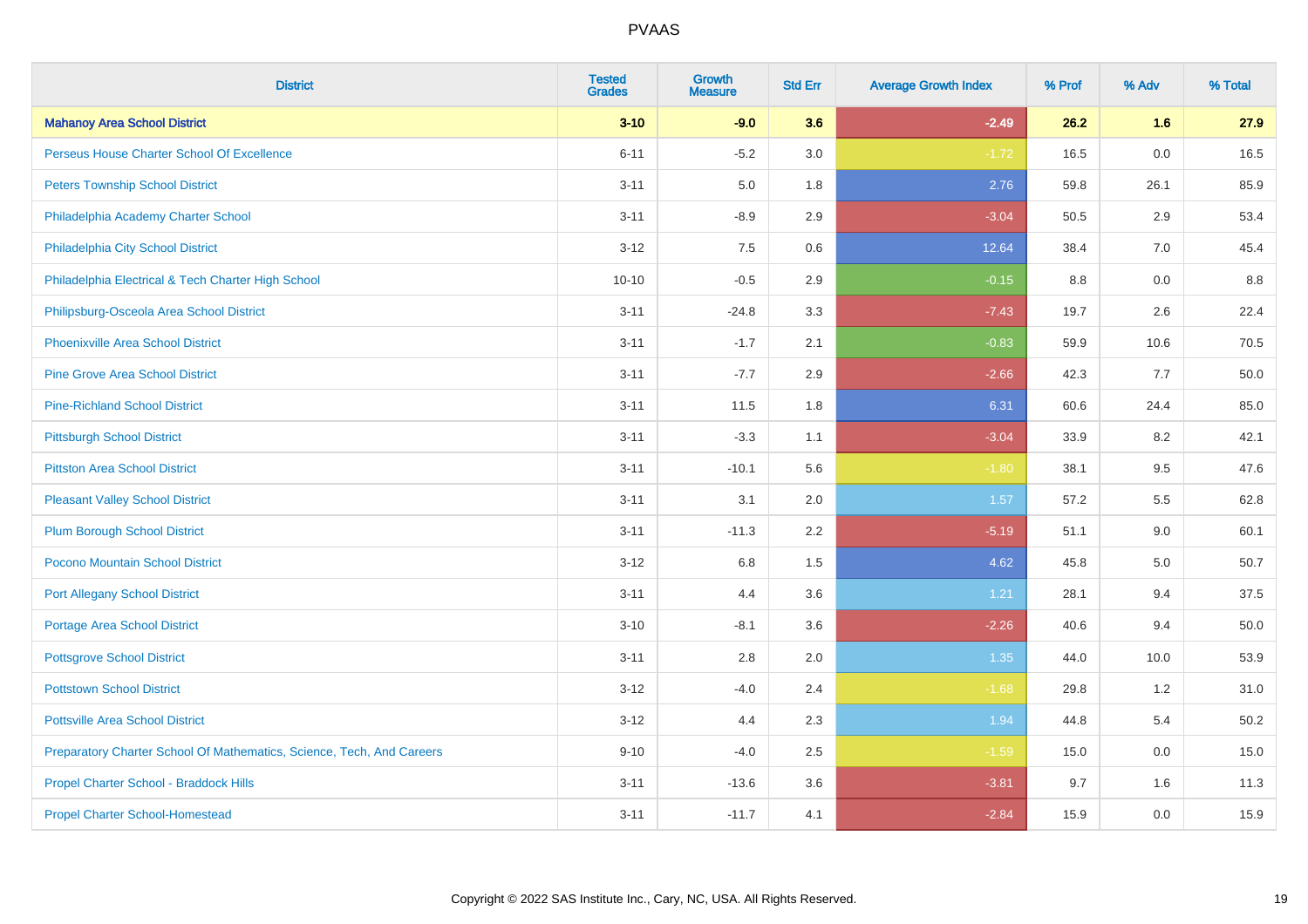| <b>District</b>                                | <b>Tested</b><br><b>Grades</b> | <b>Growth</b><br><b>Measure</b> | <b>Std Err</b> | <b>Average Growth Index</b> | % Prof | % Adv   | % Total |
|------------------------------------------------|--------------------------------|---------------------------------|----------------|-----------------------------|--------|---------|---------|
| <b>Mahanoy Area School District</b>            | $3 - 10$                       | $-9.0$                          | 3.6            | $-2.49$                     | 26.2   | 1.6     | 27.9    |
| <b>Propel Charter School-Montour</b>           | $3 - 10$                       | $-10.7$                         | 3.9            | $-2.71$                     | 13.7   | $0.0\,$ | 13.7    |
| <b>Punxsutawney Area School District</b>       | $3 - 11$                       | 4.2                             | 2.9            | 1.45                        | 55.0   | 5.5     | 60.6    |
| <b>Purchase Line School District</b>           | $3 - 12$                       | 1.7                             | 3.5            | 0.47                        | 43.1   | 5.4     | 48.5    |
| <b>Quaker Valley School District</b>           | $3 - 11$                       | $-2.8$                          | 2.6            | $-1.08$                     | 55.2   | 13.2    | 68.4    |
| <b>Quakertown Community School District</b>    | $3 - 12$                       | $-4.4$                          | 1.6            | $-2.70$                     | 56.5   | 10.0    | 66.6    |
| <b>Radnor Township School District</b>         | $3 - 12$                       | 1.0                             | 2.1            | 0.50                        | 65.0   | 23.2    | 88.2    |
| <b>Reach Cyber Charter School</b>              | $3 - 11$                       | 8.1                             | 4.7            | 1.72                        | 42.4   | 4.6     | 47.0    |
| <b>Reading School District</b>                 | $3 - 11$                       | 10.1                            | 1.4            | 7.25                        | 24.7   | 2.4     | 27.2    |
| <b>Redbank Valley School District</b>          | $3 - 11$                       | $-9.5$                          | 3.4            | $-2.77$                     | 31.5   | 4.9     | 36.4    |
| Renaissance Academy Charter School             | $3 - 11$                       | 8.3                             | 3.3            | 2.54                        | 45.6   | 22.8    | 68.4    |
| <b>Reynolds School District</b>                | $3 - 10$                       | 0.5                             | 3.4            | 0.16                        | 52.1   | 7.0     | 59.2    |
| <b>Richland School District</b>                | $3 - 11$                       | 6.7                             | 2.9            | 2.33                        | 62.2   | 19.2    | 81.4    |
| <b>Ridgway Area School District</b>            | $3 - 11$                       | $-14.5$                         | 4.1            | $-3.56$                     | 49.0   | 9.8     | 58.8    |
| <b>Ridley School District</b>                  | $3 - 12$                       | 10.0                            | 1.6            | 6.10                        | 45.6   | 8.2     | 53.8    |
| <b>Ringgold School District</b>                | $3 - 11$                       | $-14.7$                         | 2.4            | $-6.04$                     | 41.5   | 7.9     | 49.4    |
| <b>Riverside Beaver County School District</b> | $3 - 11$                       | $-14.0$                         | 3.0            | $-4.64$                     | 49.4   | 8.8     | 58.2    |
| <b>Riverside School District</b>               | $3 - 11$                       | $-3.2$                          | 3.0            | $-1.09$                     | 43.0   | 9.0     | 52.0    |
| <b>Riverview School District</b>               | $3 - 11$                       | $-4.6$                          | 3.8            | $-1.20$                     | 57.9   | 15.8    | 73.7    |
| <b>Roberto Clemente Charter School</b>         | $3 - 12$                       | 2.2                             | 4.9            | 0.45                        | 27.5   | 5.0     | 32.5    |
| <b>Rochester Area School District</b>          | $3 - 11$                       | $-13.2$                         | 4.6            | $-2.89$                     | 19.5   | 1.3     | 20.8    |
| <b>Rose Tree Media School District</b>         | $3 - 10$                       | $-25.6$                         | 2.4            | $-10.76$                    | 54.8   | 6.4     | 61.2    |
| <b>Saint Marys Area School District</b>        | $3 - 11$                       | 7.8                             | 2.6            | 3.04                        | 57.0   | 8.2     | 65.2    |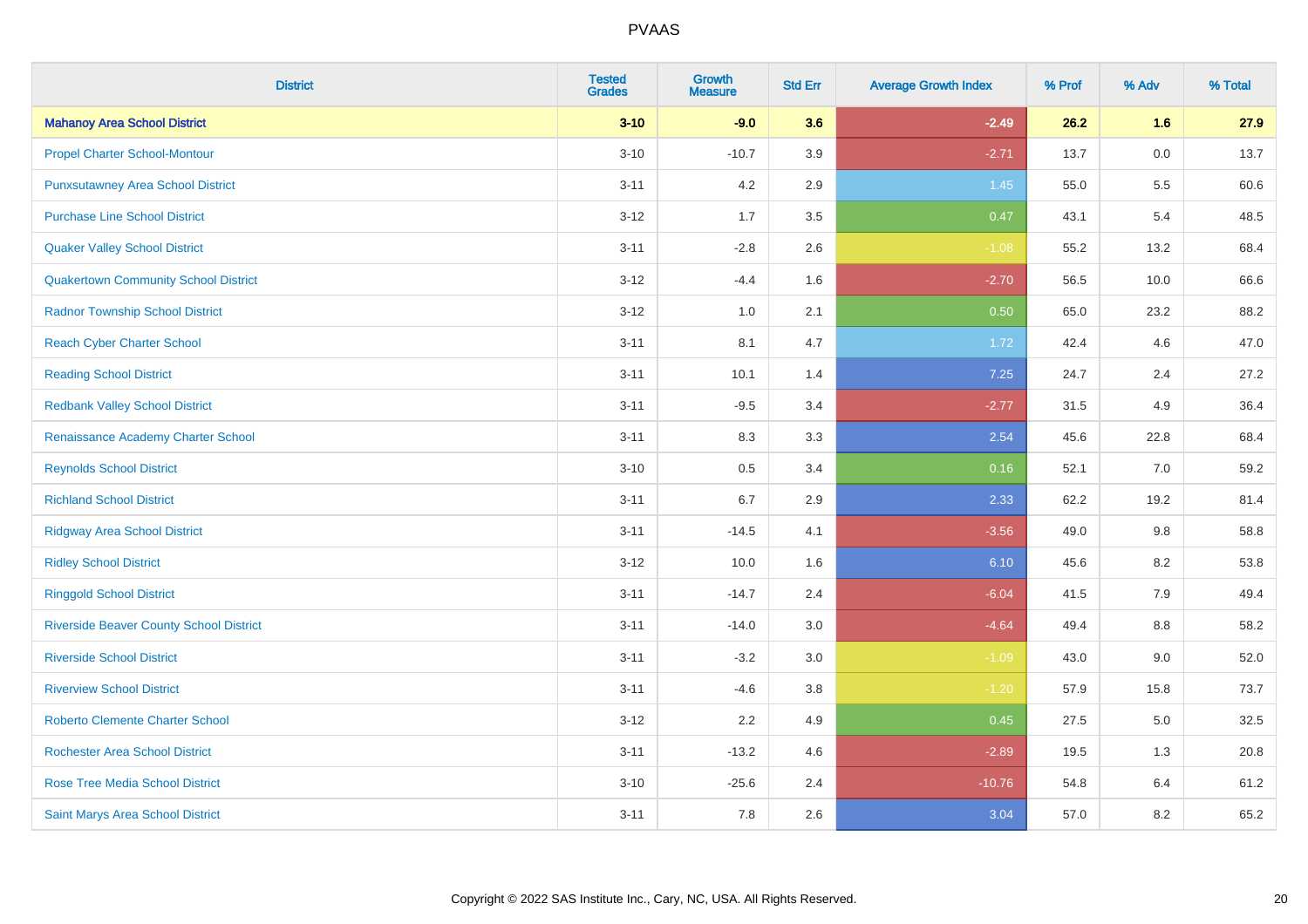| <b>District</b>                               | <b>Tested</b><br><b>Grades</b> | <b>Growth</b><br><b>Measure</b> | <b>Std Err</b> | <b>Average Growth Index</b> | % Prof | % Adv | % Total |
|-----------------------------------------------|--------------------------------|---------------------------------|----------------|-----------------------------|--------|-------|---------|
| <b>Mahanoy Area School District</b>           | $3 - 10$                       | $-9.0$                          | 3.6            | $-2.49$                     | 26.2   | 1.6   | 27.9    |
| <b>Salisbury Township School District</b>     | $3 - 11$                       | 6.3                             | 3.6            | 1.77                        | 46.2   | 6.6   | 52.8    |
| Salisbury-Elk Lick School District            | $3 - 11$                       | $-13.5$                         | 5.9            | $-2.30$                     | 27.8   | 0.0   | 27.8    |
| <b>Saucon Valley School District</b>          | $3 - 11$                       | 14.7                            | 2.5            | 5.98                        | 48.7   | 20.2  | 69.0    |
| <b>Sayre Area School District</b>             | $3 - 11$                       | 11.2                            | 3.5            | 3.20                        | 52.2   | 7.5   | 59.7    |
| <b>School Lane Charter School</b>             | $3 - 11$                       | 12.4                            | 3.6            | 3.43                        | 59.1   | 9.8   | 68.9    |
| Schuylkill Haven Area School District         | $3 - 11$                       | $-15.3$                         | 3.1            | $-4.87$                     | 49.7   | 2.4   | 52.1    |
| <b>Schuylkill Valley School District</b>      | $3 - 11$                       | 1.4                             | 2.5            | 0.56                        | 55.1   | 10.2  | 65.3    |
| <b>Scranton School District</b>               | $3 - 12$                       | $-2.9$                          | 2.4            | $-1.22$                     | 45.6   | 3.6   | 49.1    |
| Selinsgrove Area School District              | $3 - 12$                       | 8.3                             | 2.3            | 3.54                        | 56.8   | 10.0  | 66.8    |
| <b>Seneca Valley School District</b>          | $3 - 11$                       | $-1.4$                          | 1.4            | $-0.99$                     | 57.2   | 11.4  | 68.6    |
| <b>Shade-Central City School District</b>     | $3 - 11$                       | $-5.9$                          | 4.6            | $-1.28$                     | 27.8   | 0.0   | 27.8    |
| <b>Shaler Area School District</b>            | $3 - 11$                       | $-0.8$                          | 1.9            | $-0.43$                     | 49.1   | 9.6   | 58.7    |
| <b>Shamokin Area School District</b>          | $3 - 11$                       | $-7.7$                          | 4.8            | $-1.60$                     | 38.1   | 3.2   | 41.3    |
| <b>Shanksville-Stonycreek School District</b> | $3 - 10$                       | $7.0\,$                         | 5.9            | 1.20                        | 64.7   | 17.6  | 82.4    |
| <b>Sharon City School District</b>            | $3 - 11$                       | 4.9                             | 2.6            | 1.87                        | 48.2   | 5.3   | 53.4    |
| <b>Sharpsville Area School District</b>       | $3 - 11$                       | $-1.4$                          | 3.5            | $-0.40$                     | 55.2   | 13.4  | 68.7    |
| <b>Shenandoah Valley School District</b>      | $3 - 11$                       | 9.7                             | 3.9            | 2.49                        | 28.3   | 5.0   | 33.3    |
| Shenango Area School District                 | $3 - 11$                       | $-2.6$                          | 3.3            | $-0.79$                     | 50.6   | 13.9  | 64.6    |
| <b>Shikellamy School District</b>             | $3 - 10$                       | $-22.3$                         | 2.5            | $-8.92$                     | 33.3   | 6.1   | 39.5    |
| Shippensburg Area School District             | $3 - 11$                       | 9.3                             | 1.9            | 4.84                        | 53.1   | 10.2  | 63.3    |
| <b>Slippery Rock Area School District</b>     | $3 - 11$                       | $-6.3$                          | 2.5            | $-2.51$                     | 56.2   | 9.5   | 65.7    |
| <b>Smethport Area School District</b>         | $3-12$                         | 0.6                             | 3.9            | 0.15                        | 37.0   | 1.8   | 38.9    |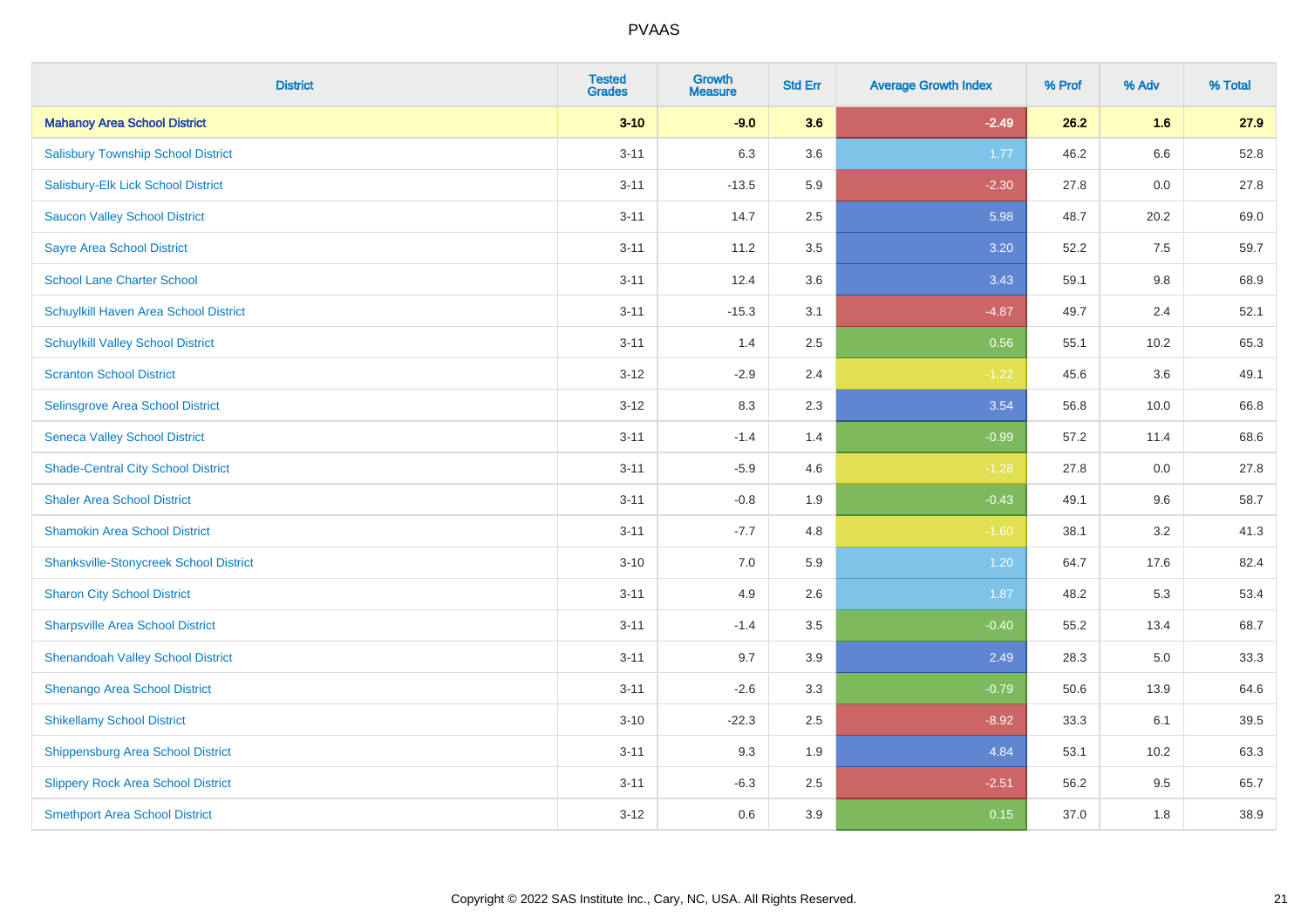| <b>District</b>                            | <b>Tested</b><br><b>Grades</b> | <b>Growth</b><br><b>Measure</b> | <b>Std Err</b> | <b>Average Growth Index</b> | % Prof | % Adv | % Total |
|--------------------------------------------|--------------------------------|---------------------------------|----------------|-----------------------------|--------|-------|---------|
| <b>Mahanoy Area School District</b>        | $3 - 10$                       | $-9.0$                          | 3.6            | $-2.49$                     | 26.2   | 1.6   | 27.9    |
| <b>Solanco School District</b>             | $3 - 11$                       | $-11.0$                         | 2.0            | $-5.55$                     | 41.6   | 4.5   | 46.1    |
| <b>Somerset Area School District</b>       | $3 - 11$                       | $-4.4$                          | 2.3            | $-1.93$                     | 44.4   | 14.9  | 59.3    |
| <b>Souderton Area School District</b>      | $3 - 11$                       | 12.4                            | 1.5            | 8.28                        | 61.7   | 15.2  | 76.9    |
| South Allegheny School District            | $3 - 11$                       | $-8.8$                          | 3.2            | $-2.70$                     | 40.5   | 0.0   | 40.5    |
| South Butler County School District        | $3 - 10$                       | 3.9                             | 2.5            | 1.54                        | 53.1   | 16.6  | 69.7    |
| <b>South Eastern School District</b>       | $3 - 11$                       | 0.9                             | 2.4            | 0.39                        | 54.8   | 6.6   | 61.4    |
| South Fayette Township School District     | $3 - 11$                       | 1.7                             | 2.0            | 0.88                        | 61.0   | 26.5  | 87.6    |
| <b>South Park School District</b>          | $3 - 11$                       | $-11.3$                         | 2.7            | $-4.23$                     | 53.5   | 13.7  | 67.3    |
| South Side Area School District            | $3 - 11$                       | $-1.6$                          | 3.3            | $-0.48$                     | 50.0   | 6.8   | 56.8    |
| South Western School District              | $3 - 12$                       | 3.9                             | 1.9            | 2.08                        | 60.2   | 8.1   | 68.3    |
| South Williamsport Area School District    | $3 - 10$                       | $-5.7$                          | 2.5            | $-2.30$                     | 45.5   | 4.5   | 50.0    |
| Southeastern Greene School District        | $3 - 10$                       | 3.3                             | 4.6            | 0.72                        | 57.6   | 6.1   | 63.6    |
| Southern Columbia Area School District     | $3 - 11$                       | $-14.6$                         | 3.0            | $-4.92$                     | 55.0   | 4.0   | 59.0    |
| Southern Fulton School District            | $3 - 11$                       | $-23.7$                         | 4.4            | $-5.37$                     | 34.2   | 10.5  | 44.7    |
| Southern Huntingdon County School District | $3 - 11$                       | $-12.9$                         | 3.2            | $-3.98$                     | 32.5   | 2.5   | 35.0    |
| Southern Lehigh School District            | $3 - 11$                       | $-0.4$                          | 2.3            | $-0.17$                     | 66.1   | 11.9  | 78.0    |
| Southern Tioga School District             | $3 - 11$                       | $-11.5$                         | 2.7            | $-4.25$                     | 47.8   | 6.4   | 54.3    |
| Southern York County School District       | $3 - 11$                       | 14.2                            | 2.1            | 6.91                        | 55.1   | 18.1  | 73.1    |
| <b>Southmoreland School District</b>       | $3 - 11$                       | $-8.3$                          | 3.6            | $-2.32$                     | 56.8   | 7.2   | 64.0    |
| <b>Spring Cove School District</b>         | $3 - 11$                       | 3.4                             | 2.5            | 1.33                        | 47.8   | 12.7  | 60.4    |
| <b>Spring Grove Area School District</b>   | $3 - 11$                       | 5.6                             | 2.1            | 2.68                        | 55.1   | 15.0  | 70.1    |
| <b>Springfield School District</b>         | $3 - 11$                       | 13.8                            | 1.7            | 7.99                        | 60.9   | 21.5  | 82.4    |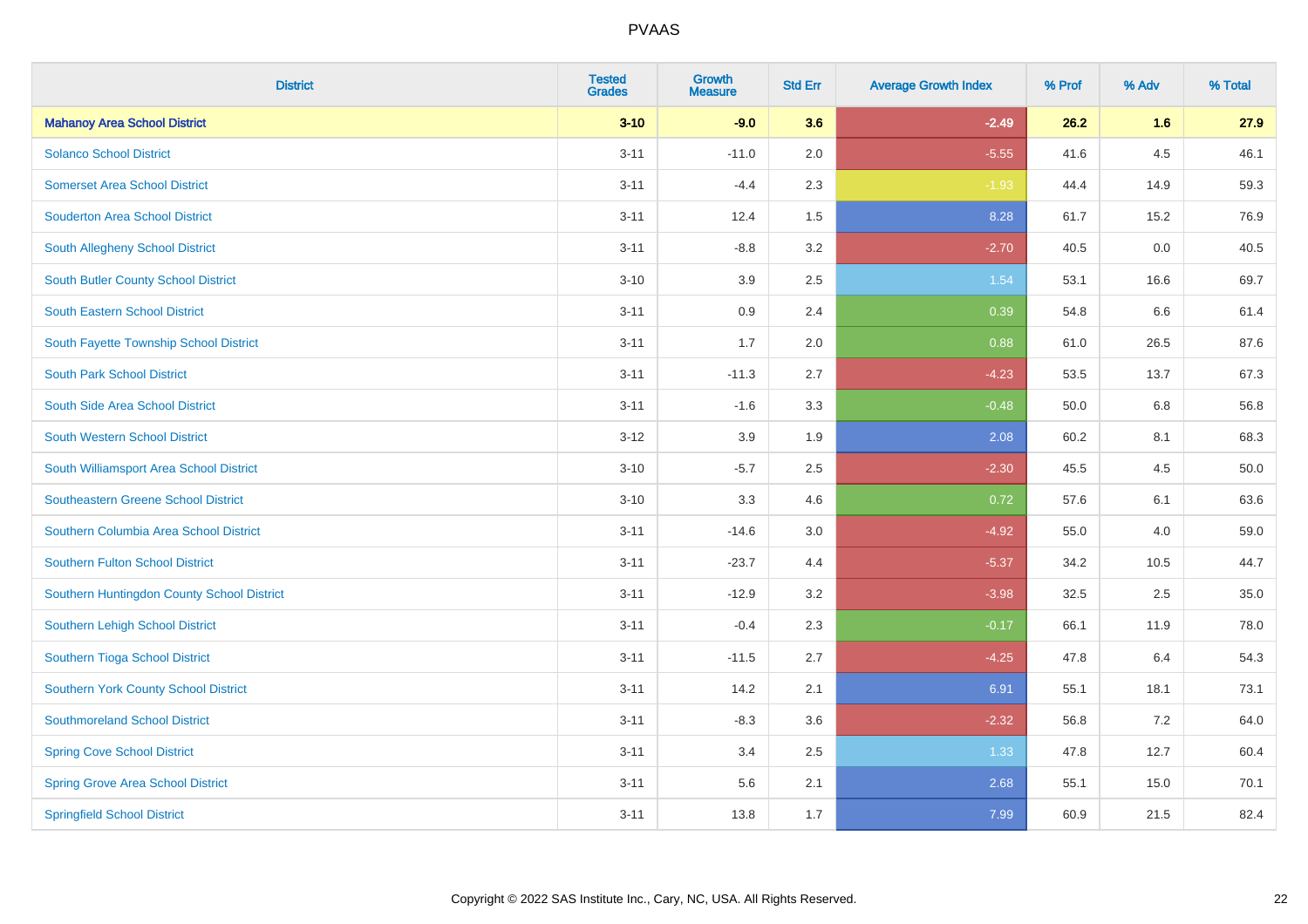| <b>District</b>                              | <b>Tested</b><br><b>Grades</b> | <b>Growth</b><br><b>Measure</b> | <b>Std Err</b> | <b>Average Growth Index</b> | % Prof | % Adv   | % Total |
|----------------------------------------------|--------------------------------|---------------------------------|----------------|-----------------------------|--------|---------|---------|
| <b>Mahanoy Area School District</b>          | $3 - 10$                       | $-9.0$                          | 3.6            | $-2.49$                     | 26.2   | 1.6     | 27.9    |
| <b>Springfield Township School District</b>  | $3 - 11$                       | $-18.9$                         | 3.2            | $-5.88$                     | 62.6   | $3.6\,$ | 66.3    |
| <b>Spring-Ford Area School District</b>      | $3 - 11$                       | 6.0                             | 1.3            | 4.46                        | 60.8   | 16.5    | 77.4    |
| <b>State College Area School District</b>    | $3 - 11$                       | 20.5                            | 1.4            | 14.33                       | 58.0   | 25.9    | 84.0    |
| <b>Steel Valley School District</b>          | $3 - 11$                       | 6.5                             | 3.4            | 1.89                        | 50.7   | 5.6     | 56.3    |
| <b>Steelton-Highspire School District</b>    | $3 - 11$                       | $-11.8$                         | 3.5            | $-3.40$                     | 14.5   | 0.0     | 14.5    |
| <b>Sto-Rox School District</b>               | $3 - 10$                       | 6.6                             | 3.7            | 1.80                        | 13.4   | 0.0     | 13.4    |
| <b>Stroudsburg Area School District</b>      | $3 - 11$                       | 5.5                             | 1.9            | 2.88                        | 48.1   | 4.2     | 52.3    |
| <b>Sugar Valley Rural Charter School</b>     | $3 - 11$                       | $-11.0$                         | 4.5            | $-2.46$                     | 14.9   | 0.0     | 14.9    |
| <b>Sullivan County School District</b>       | $3 - 10$                       | $-4.0$                          | 4.4            | $-0.90$                     | 66.7   | $2.6\,$ | 69.2    |
| <b>Susquehanna Community School District</b> | $3 - 11$                       | $-2.8$                          | 4.2            | $-0.66$                     | 49.4   | 6.9     | 56.3    |
| Susquehanna Township School District         | $3 - 12$                       | $-5.8$                          | 2.7            | $-2.17$                     | 36.0   | 5.6     | 41.6    |
| <b>Susquenita School District</b>            | $3 - 11$                       | $-0.1$                          | 2.8            | $-0.01$                     | 47.7   | 10.1    | 57.8    |
| <b>Tacony Academy Charter School</b>         | $3 - 11$                       | $-14.7$                         | 3.0            | $-4.82$                     | 22.4   | 1.8     | 24.1    |
| <b>Tamaqua Area School District</b>          | $3 - 12$                       | $-8.2$                          | 2.5            | $-3.24$                     | 44.5   | 1.9     | 46.4    |
| <b>Tech Freire Charter School</b>            | $9 - 11$                       | 9.3                             | 2.9            | 3.26                        | 18.0   | 1.1     | 19.1    |
| The New Academy Charter School               | $8 - 11$                       | $-10.4$                         | 5.2            | $-2.00$                     | 0.0    | 0.0     | $0.0\,$ |
| <b>Tidioute Community Charter School</b>     | $3 - 11$                       | 5.7                             | 5.1            | 1.11                        | 34.4   | 21.9    | 56.2    |
| <b>Titusville Area School District</b>       | $3 - 11$                       | $-13.2$                         | 2.6            | $-4.99$                     | 43.2   | 4.8     | 48.0    |
| <b>Towanda Area School District</b>          | $3 - 11$                       | 4.0                             | 2.8            | 1.44                        | 39.4   | 6.6     | 46.0    |
| <b>Trinity Area School District</b>          | $3 - 11$                       | $-5.4$                          | 2.0            | $-2.71$                     | 48.3   | 11.8    | 60.1    |
| <b>Tri-Valley School District</b>            | $3 - 10$                       | $-6.4$                          | 4.1            | $-1.57$                     | 37.0   | 4.4     | 41.3    |
| <b>Troy Area School District</b>             | $3 - 10$                       | $-4.3$                          | 3.4            | $-1.26$                     | 43.2   | 5.7     | 48.9    |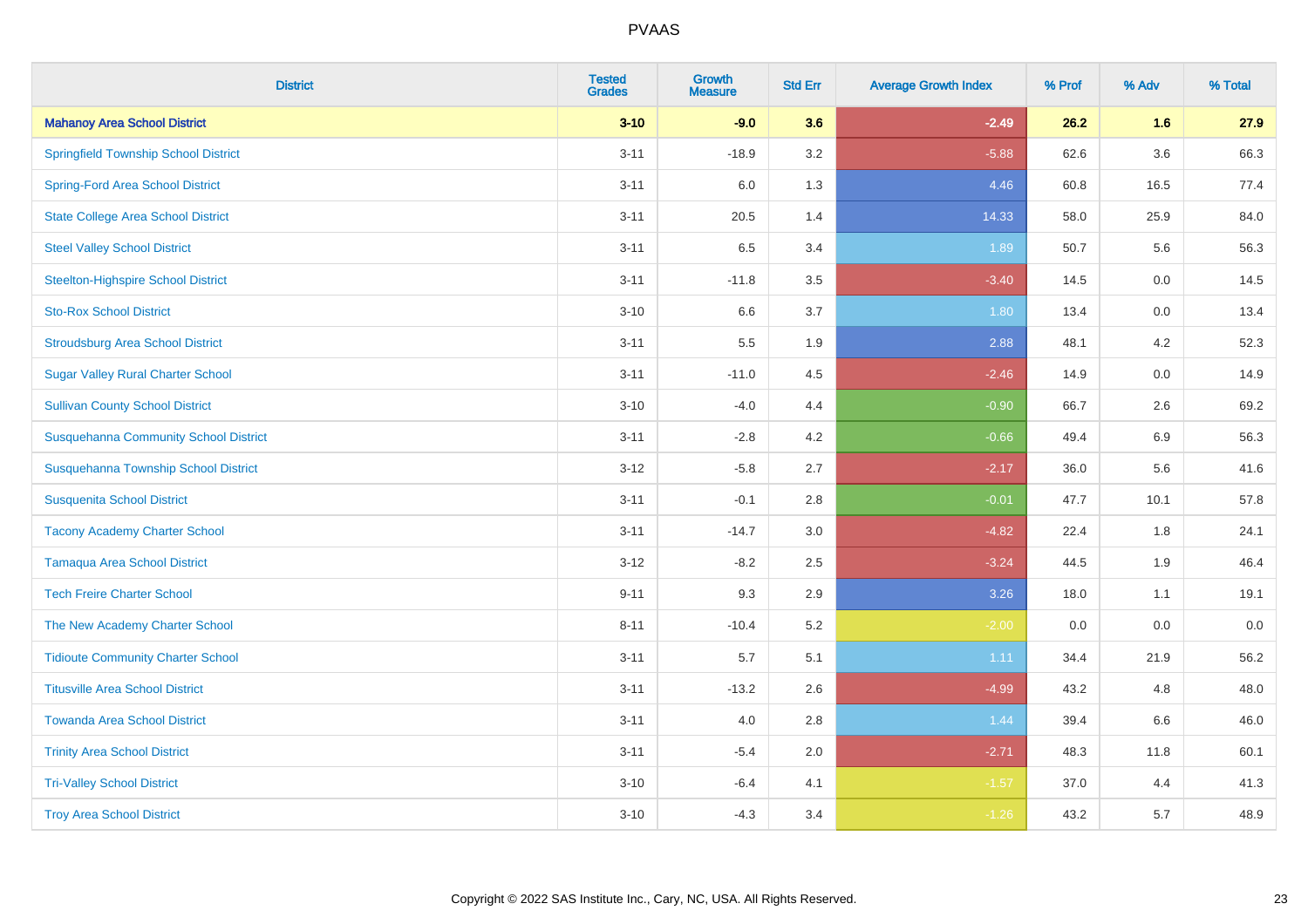| <b>District</b>                                | <b>Tested</b><br><b>Grades</b> | <b>Growth</b><br><b>Measure</b> | <b>Std Err</b> | <b>Average Growth Index</b> | % Prof | % Adv   | % Total |
|------------------------------------------------|--------------------------------|---------------------------------|----------------|-----------------------------|--------|---------|---------|
| <b>Mahanoy Area School District</b>            | $3 - 10$                       | $-9.0$                          | 3.6            | $-2.49$                     | 26.2   | 1.6     | 27.9    |
| <b>Tulpehocken Area School District</b>        | $3 - 12$                       | $-13.7$                         | 2.8            | $-4.81$                     | 36.7   | $2.8\,$ | 39.4    |
| <b>Tunkhannock Area School District</b>        | $3 - 11$                       | 2.3                             | 2.2            | 1.01                        | 44.9   | 9.6     | 54.6    |
| <b>Turkeyfoot Valley Area School District</b>  | $3 - 12$                       | $-4.3$                          | 5.6            | $-0.76$                     | 22.0   | 5.1     | 27.1    |
| <b>Tuscarora School District</b>               | $3 - 11$                       | $-0.6$                          | 2.3            | $-0.27$                     | 45.1   | 8.1     | 53.2    |
| <b>Tussey Mountain School District</b>         | $3 - 12$                       | 1.5                             | 3.7            | 0.40                        | 38.6   | 1.8     | 40.4    |
| <b>Twin Valley School District</b>             | $3 - 12$                       | $-3.6$                          | 2.1            | $-1.69$                     | 49.6   | 7.1     | 56.8    |
| <b>Tyrone Area School District</b>             | $3 - 12$                       | 19.7                            | 2.5            | 7.87                        | 60.4   | 16.7    | 77.1    |
| <b>Union Area School District</b>              | $3 - 11$                       | 1.9                             | 4.3            | 0.44                        | 61.5   | 0.0     | 61.5    |
| <b>Union City Area School District</b>         | $3 - 12$                       | $-10.2$                         | 3.6            | $-2.87$                     | 42.9   | 3.2     | 46.0    |
| <b>Union School District</b>                   | $3 - 12$                       | 2.3                             | 4.2            | 0.54                        | 32.6   | 7.0     | 39.5    |
| <b>Uniontown Area School District</b>          | $3 - 11$                       | 6.0                             | 3.2            | 1.87                        | 62.4   | 5.9     | 68.2    |
| <b>Unionville-Chadds Ford School District</b>  | $3 - 11$                       | 17.1                            | 3.1            | 5.51                        | 68.1   | 13.2    | 81.3    |
| <b>United School District</b>                  | $3 - 11$                       | 2.1                             | 3.4            | 0.63                        | 60.3   | 6.6     | 66.9    |
| <b>Universal Audenried Charter School</b>      | $9 - 11$                       | $-5.8$                          | 2.4            | $-2.40$                     | 14.6   | 0.0     | 14.6    |
| <b>Upper Adams School District</b>             | $3 - 11$                       | 1.3                             | 2.9            | 0.47                        | 55.2   | $8.6\,$ | 63.8    |
| <b>Upper Darby School District</b>             | $3 - 12$                       | 6.9                             | 1.5            | 4.62                        | 45.0   | 6.7     | 51.7    |
| <b>Upper Dauphin Area School District</b>      | $3 - 11$                       | $-6.3$                          | 3.2            | $-1.98$                     | 37.4   | 4.8     | 42.2    |
| <b>Upper Dublin School District</b>            | $3 - 12$                       | 15.4                            | 1.8            | 8.53                        | 60.8   | 24.8    | 85.6    |
| <b>Upper Merion Area School District</b>       | $3 - 11$                       | 15.3                            | 2.0            | 7.62                        | 59.3   | 19.3    | 78.6    |
| <b>Upper Moreland Township School District</b> | $3 - 11$                       | $-5.0$                          | 2.2            | $-2.31$                     | 57.9   | 4.0     | 61.9    |
| <b>Upper Perkiomen School District</b>         | $3 - 11$                       | 22.1                            | 2.1            | 10.74                       | 57.7   | 13.2    | 70.9    |
| <b>Upper Saint Clair School District</b>       | $3 - 11$                       | 18.5                            | 1.7            | 10.65                       | 61.8   | 30.1    | 91.9    |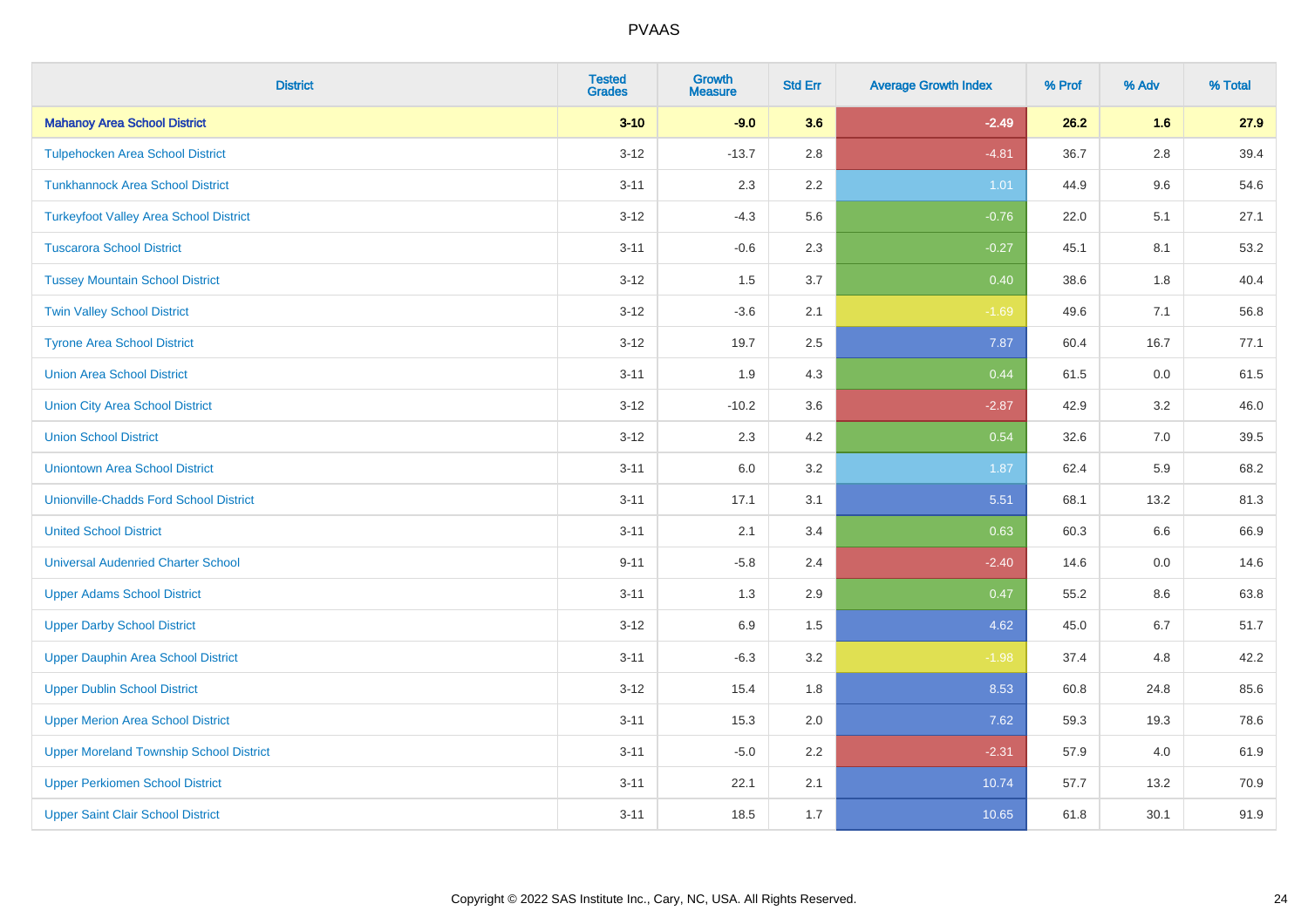| <b>District</b>                               | <b>Tested</b><br><b>Grades</b> | <b>Growth</b><br><b>Measure</b> | <b>Std Err</b> | <b>Average Growth Index</b> | % Prof | % Adv   | % Total |
|-----------------------------------------------|--------------------------------|---------------------------------|----------------|-----------------------------|--------|---------|---------|
| <b>Mahanoy Area School District</b>           | $3 - 10$                       | $-9.0$                          | 3.6            | $-2.49$                     | 26.2   | 1.6     | 27.9    |
| Urban Pathways 6-12 Charter School            | $6 - 11$                       | 4.8                             | 6.4            | 0.75                        | 28.6   | $0.0\,$ | 28.6    |
| <b>Valley Grove School District</b>           | $3 - 10$                       | $-3.7$                          | 3.7            | $-1.01$                     | 51.2   | 6.1     | 57.3    |
| <b>Valley View School District</b>            | $3 - 11$                       | 18.1                            | 2.4            | 7.42                        | 53.7   | 14.7    | 68.4    |
| <b>Wallenpaupack Area School District</b>     | $3 - 11$                       | $-7.1$                          | 2.3            | $-3.09$                     | 40.8   | 2.4     | 43.1    |
| <b>Wallingford-Swarthmore School District</b> | $3 - 10$                       | 0.9                             | 2.4            | 0.38                        | 64.4   | 22.7    | 87.1    |
| <b>Warren County School District</b>          | $3 - 11$                       | $-0.1$                          | 1.8            | $-0.06$                     | 37.2   | 5.3     | 42.6    |
| <b>Warrior Run School District</b>            | $3 - 11$                       | 4.6                             | 3.0            | $1.51$                      | 40.9   | 8.1     | 49.0    |
| <b>Warwick School District</b>                | $3 - 11$                       | 5.2                             | 1.9            | 2.76                        | 46.4   | 17.0    | 63.3    |
| <b>Washington School District</b>             | $3 - 11$                       | $-4.9$                          | 2.8            | $-1.76$                     | 30.1   | 2.4     | 32.5    |
| <b>Wattsburg Area School District</b>         | $3 - 11$                       | 6.5                             | 2.7            | 2.43                        | 42.7   | 7.6     | 50.3    |
| <b>Wayne Highlands School District</b>        | $3 - 11$                       | 7.8                             | 2.4            | 3.23                        | 52.3   | 13.1    | 65.4    |
| <b>Waynesboro Area School District</b>        | $3 - 12$                       | $-6.1$                          | 1.9            | $-3.20$                     | 50.0   | 6.8     | 56.8    |
| <b>Wellsboro Area School District</b>         | $3 - 11$                       | $-12.4$                         | 3.0            | $-4.11$                     | 49.2   | 11.9    | 61.1    |
| <b>West Allegheny School District</b>         | $3 - 12$                       | 4.0                             | 2.1            | 1.96                        | 63.1   | 15.7    | 78.8    |
| <b>West Branch Area School District</b>       | $3 - 11$                       | 0.2                             | 3.8            | 0.05                        | 47.2   | 1.9     | 49.1    |
| <b>West Chester Area School District</b>      | $3 - 11$                       | 12.6                            | 1.2            | 10.38                       | 66.8   | 20.2    | 87.0    |
| <b>West Greene School District</b>            | $3 - 11$                       | $-4.5$                          | 4.3            | $-1.04$                     | 36.6   | 7.3     | 43.9    |
| West Jefferson Hills School District          | $3 - 11$                       | 1.8                             | 2.1            | 0.88                        | 55.7   | 20.8    | 76.4    |
| <b>West Middlesex Area School District</b>    | $3 - 10$                       | $-8.4$                          | $3.8\,$        | $-2.21$                     | 34.9   | 2.8     | 37.6    |
| <b>West Mifflin Area School District</b>      | $3 - 12$                       | $-12.3$                         | 2.9            | $-4.22$                     | 39.7   | 10.3    | 50.0    |
| <b>West Perry School District</b>             | $3 - 11$                       | 12.5                            | 2.5            | 4.99                        | 56.6   | 8.4     | 65.0    |
| <b>West Shore School District</b>             | $3 - 12$                       | 5.0                             | 1.4            | 3.59                        | 54.2   | 9.4     | 63.6    |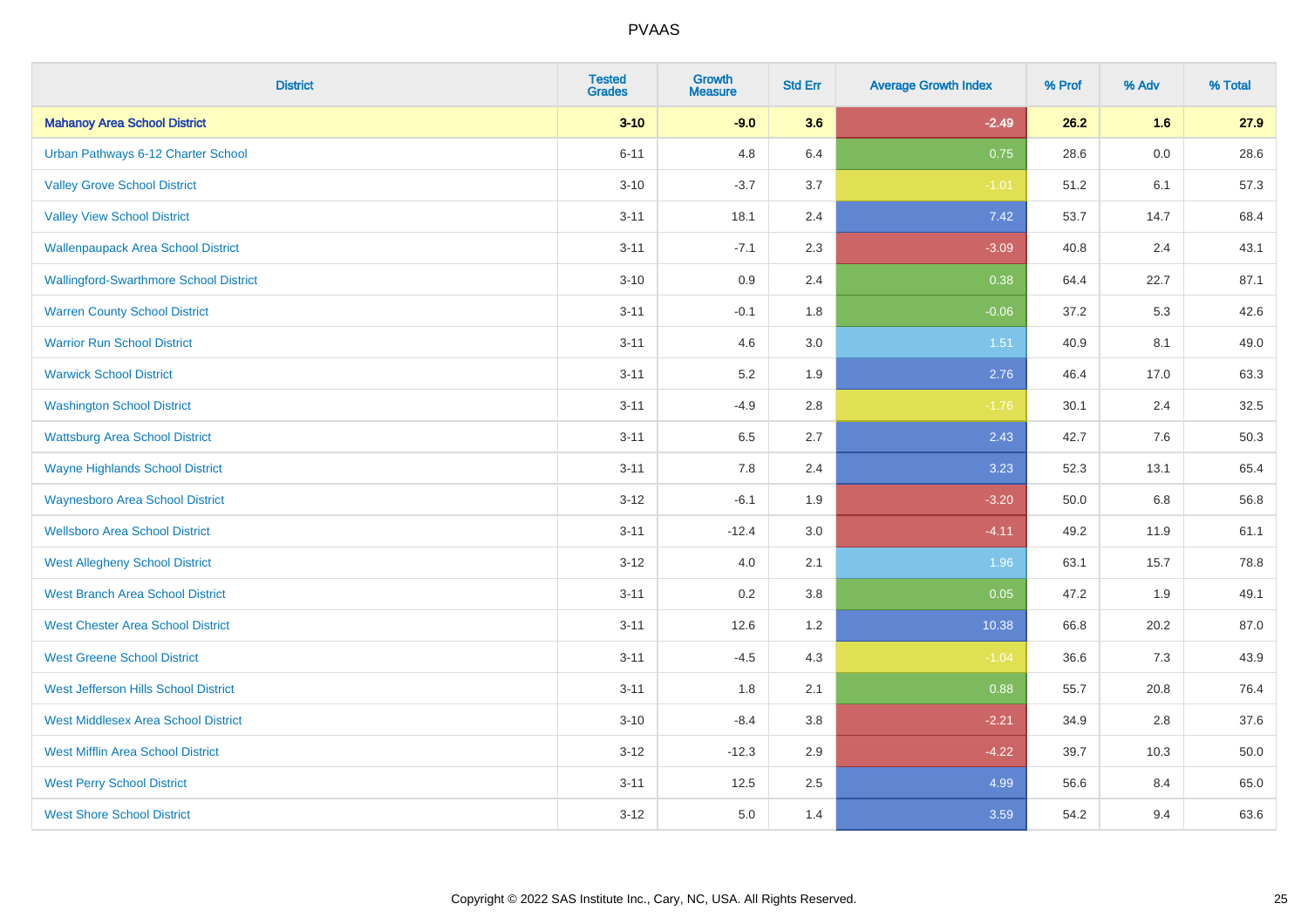| <b>District</b>                                 | <b>Tested</b><br><b>Grades</b> | <b>Growth</b><br><b>Measure</b> | <b>Std Err</b> | <b>Average Growth Index</b> | % Prof | % Adv   | % Total |
|-------------------------------------------------|--------------------------------|---------------------------------|----------------|-----------------------------|--------|---------|---------|
| <b>Mahanoy Area School District</b>             | $3 - 10$                       | $-9.0$                          | 3.6            | $-2.49$                     | 26.2   | 1.6     | 27.9    |
| <b>West Side CTC</b>                            | $9 - 10$                       | $-37.4$                         | 4.3            | $-8.64$                     | 8.8    | $0.0\,$ | 8.8     |
| <b>West York Area School District</b>           | $3 - 12$                       | 3.2                             | 2.3            | 1.38                        | 53.8   | 4.4     | 58.2    |
| <b>Western Beaver County School District</b>    | $3 - 11$                       | $-7.8$                          | 4.2            | $-1.87$                     | 56.5   | 6.5     | 63.0    |
| <b>Western Wayne School District</b>            | $3 - 11$                       | 5.6                             | 2.9            | 1.93                        | 41.3   | 17.4    | 58.7    |
| <b>Westinghouse Arts Academy Charter School</b> | $9 - 10$                       | $-0.7$                          | 3.6            | $-0.19$                     | 59.2   | 8.4     | 67.6    |
| <b>Westmont Hilltop School District</b>         | $3 - 11$                       | $-4.0$                          | 2.8            | $-1.40$                     | 36.3   | 13.3    | 49.6    |
| <b>Whitehall-Coplay School District</b>         | $3 - 11$                       | 6.1                             | 1.8            | 3.45                        | 49.3   | 7.4     | 56.6    |
| <b>Wilkes-Barre Area School District</b>        | $3 - 11$                       | 0.1                             | 3.2            | 0.02                        | 35.5   | 5.4     | 40.9    |
| <b>William Penn School District</b>             | $3-12$                         | 8.3                             | 2.1            | 3.99                        | 35.6   | 3.0     | 38.7    |
| <b>Williams Valley School District</b>          | $3 - 11$                       | $-7.3$                          | 3.4            | $-2.13$                     | 23.2   | 0.0     | 23.2    |
| <b>Williamsburg Community School District</b>   | $3 - 11$                       | $-14.3$                         | 4.1            | $-3.48$                     | 28.3   | 0.0     | 28.3    |
| <b>Williamsport Area School District</b>        | $3 - 11$                       | 1.9                             | 1.8            | 1.04                        | 44.1   | 12.8    | 56.9    |
| <b>Wilmington Area School District</b>          | $3 - 11$                       | 7.5                             | 3.0            | 2.48                        | 55.1   | 5.1     | 60.2    |
| <b>Wilson Area School District</b>              | $3 - 11$                       | 6.0                             | 2.6            | 2.30                        | 48.7   | 8.5     | 57.2    |
| <b>Wilson School District</b>                   | $3 - 12$                       | $8.8\,$                         | 1.5            | 5.96                        | 52.6   | 14.6    | 67.2    |
| <b>Windber Area School District</b>             | $3 - 11$                       | $-7.2$                          | 3.2            | $-2.24$                     | 55.4   | 7.2     | 62.6    |
| <b>Wissahickon School District</b>              | $3 - 10$                       | 12.5                            | 1.8            | 6.85                        | 58.3   | 22.4    | 80.7    |
| <b>Woodland Hills School District</b>           | $3 - 12$                       | 3.2                             | 2.6            | 1.22                        | 31.4   | 3.6     | 35.0    |
| <b>Wyalusing Area School District</b>           | $3-12$                         | 8.8                             | 3.3            | 2.68                        | 54.6   | 11.7    | 66.2    |
| <b>Wyoming Area School District</b>             | $3 - 10$                       | $-1.3$                          | 2.6            | $-0.50$                     | 53.8   | 10.8    | 64.6    |
| <b>Wyoming Valley West School District</b>      | $3 - 11$                       | $-2.2$                          | 2.4            | $-0.91$                     | 49.4   | 3.0     | 52.4    |
| <b>Wyomissing Area School District</b>          | $3 - 12$                       | 0.8                             | 2.6            | 0.33                        | 55.7   | 17.6    | 73.3    |